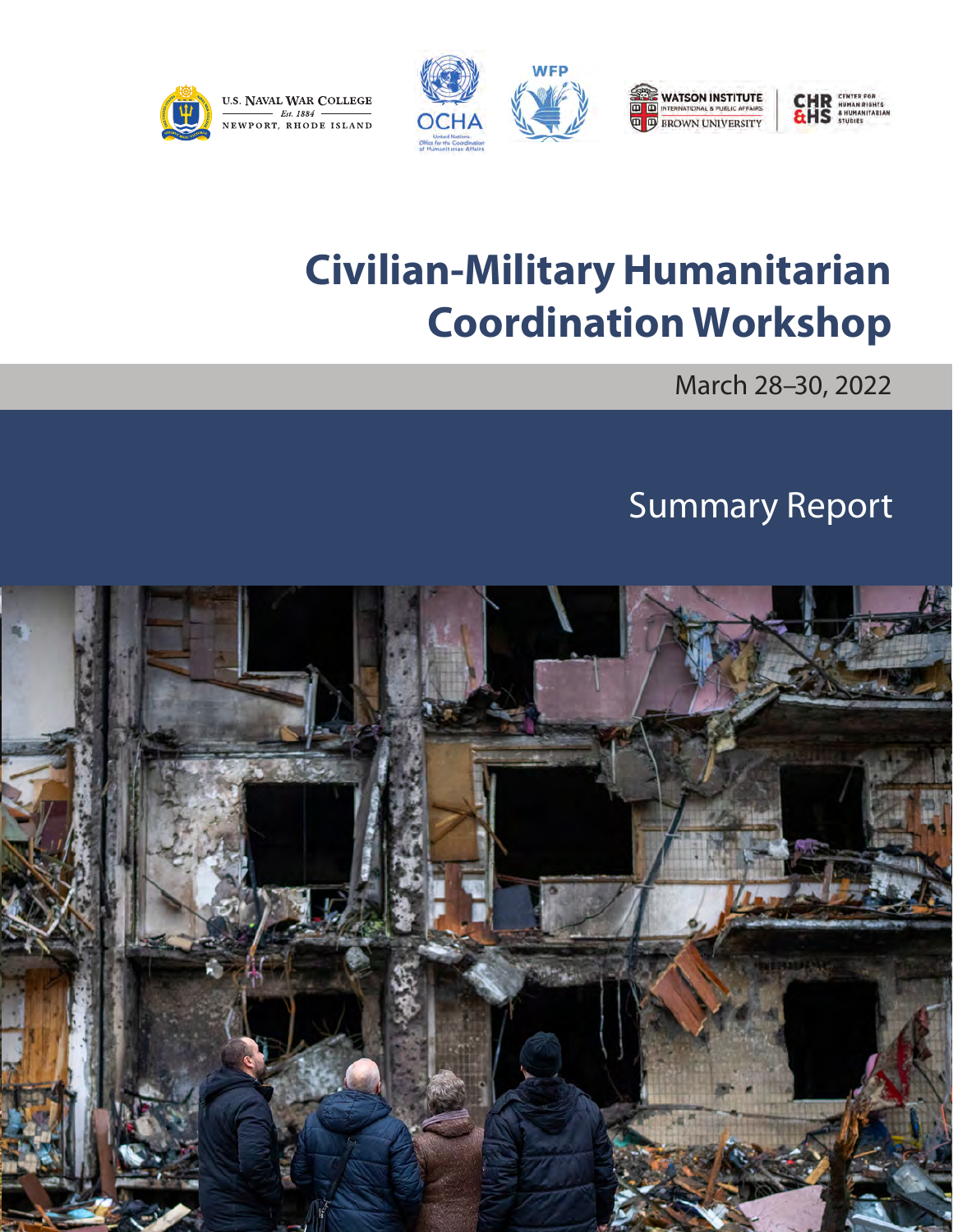# **Table of Contents**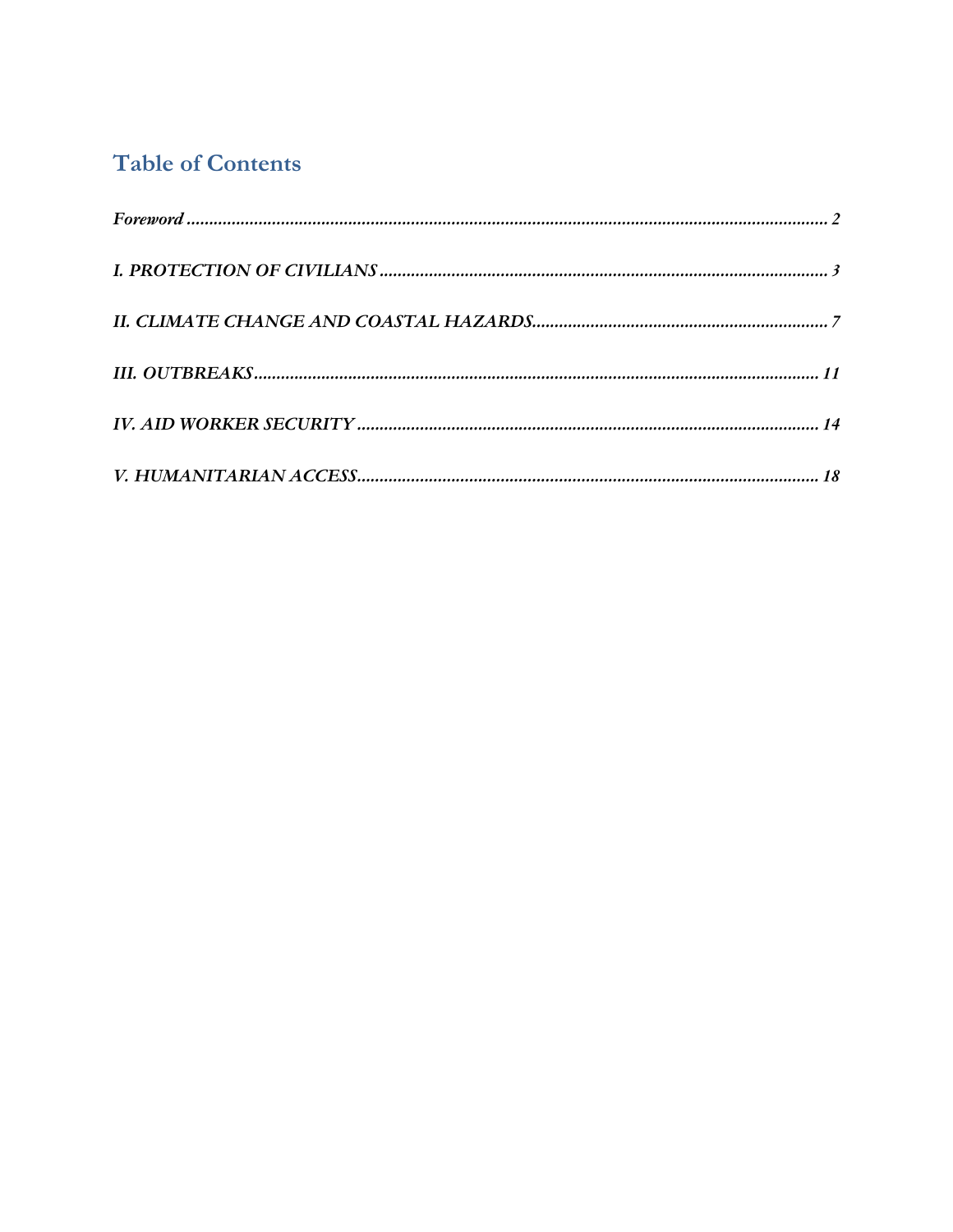# Foreword

On behalf of the Center for Human Rights and Humanitarian Studies (CHRHS) at the Brown University Watson Institute for International and Public Affairs, the Civilian-Military Humanitarian Response Program (HRP) within the College of Maritime Operational Warfare (CMOW) at the U.S. Naval War College, the United Nations Office for the Coordination of Humanitarian Affairs (UN OCHA) Civil-Military Coordination Service, and the United Nations World Food Program (UN WFP), we are delighted to share the final summary from the 2022 Civilian-Military Humanitarian Coordination Workshop Working Groups.

After two years of virtual events, the research symposium and workshop once again occurred in person on the Brown University campus in Providence, Rhode Island from March 28-30. Our research symposium on March 28th featured five presentations of recently completed empiric studies, several of which have grown out of working group discussions at our prior workshops, which analyze a range of contemporary challenges in global humanitarian action. This year's presentations covered several timely topics, including humanitarian-military relations in complex emergencies; humanitarian access in the era of strategic competition; humanitarian action in the age of climate change; trends in Russia's foreign humanitarian assistance; and stabilization initiatives in the Lake Chad Basin.

The research symposium was followed by a two-day workshop on March 29th and 30th and was the latest in a series of annual workshops designed to bring together international leaders from UN agencies and humanitarian Non-Governmental Organizations (NGOs) and International Governmental Organizations (IGOs), the U.S. armed forces and allied militaries, and academe to explore current and future challenges in humanitarian response.

Attended by almost 100 participants, the theme of this year's workshop was "Humanitarian Response in Conflict: The Challenge of Humanitarian Response in the Era of Strategic Competition." Participants were grouped into a series of working groups that met during the workshop to discuss and refine both a policy and research agenda for five major thematic areas, including humanitarian access, protection of civilians in conflict settings and natural disasters, aid worker security, infrastructure resilience in a changing climate, and outbreaks of disease.

On behalf of the leadership of Brown University and the U.S. Naval War College, we would like to express our most sincere gratitude to the R. Dudley Harrington, Jr. Charitable Foundation, the US State Department Bureau of Population, Refugees, and Migration, the U.S. Naval War College Foundation, the Widgeon Foundation, UN OCHA, and UN WFP for their generous support of this year's Civilian-Military Humanitarian Coordination Research Symposium and Workshop.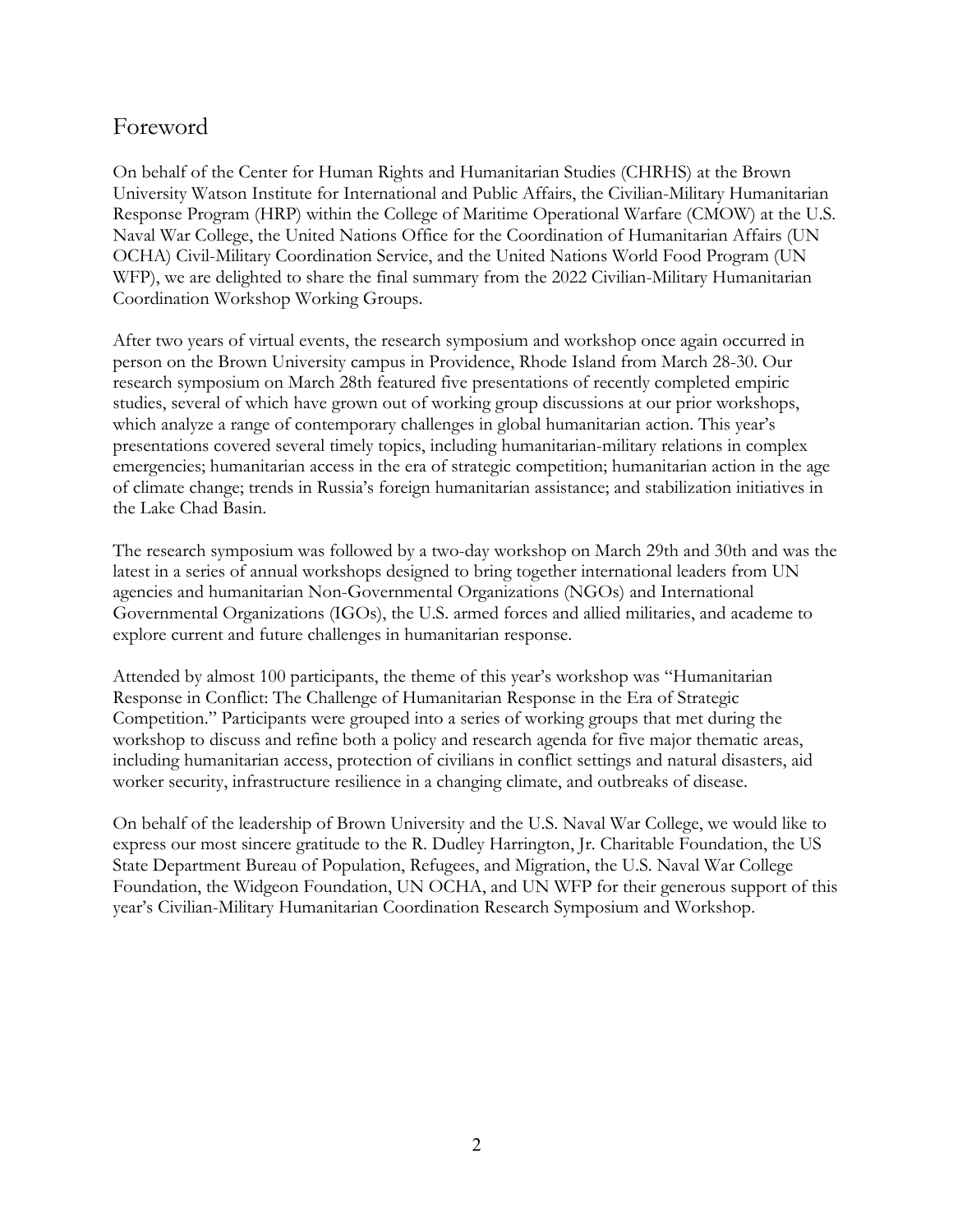# PROTECTION OF CIVILIANS

**Leads:** Katherine Kramer (InterAction) and Jacob Kurtzer (Center for Strategic and International Studies)

**Rapporteur:** Kethural Manokaran

# **Summary of Outputs**

The main objectives of the 2022 Protection of Civilians (PoC) Working Group were to:

- a) Generate common understanding definition for the terms of discussion
- b) Identify the protection risks to civilians in Great Power Competition
- c) Identify protection actors and the role of civil-military coordination in reducing these risks
- d) Highlight areas for further study and research

The Working Group concluded that there was a significant amount of work to be done to reduce civilian harm and prepare a humanitarian response in of the context of Great Power Competition and confrontation. As such, the Working Group proposed research and follow up action that can ensure learning from the past and present informs future action in a variety of contexts.

Participants in this year's PoC Working Group included representation from academia, civilian governmental and intergovernmental agencies, non-governmental organizations, and military.

# **Key Themes**

Defining 'Great Power Competition'

'Great Power Competition' (GPC) was broadly defined as the battlespace between the United States, China, and Russia; other states move around this competition, especially within the domains of infrastructure and informatics. The traditional 'battlespace' continues to shift with the rise of socialdigital terrain. Social-digital terrain has rearranged where conflict occurs and where civilian security risks occur and interface, and we may not yet fully understand the implications for humanitarian protection, assistance, and response. In addition to social-digital terrain, cyber and space war are now considered part of this new and evolving battlespace. The Working Group considered whether Protection of Civilians (PoC) will be prioritized in GPC and discussed the extent to which PoC may occur within these contexts.

# Defining Protection of Civilians

The Working Group discussed whether there is a need to rethink what PoC means in terms of GPC. There was a disagreement as to whether the ability to enjoy basic rights should be included. Those against raised the challenges of defining this among non-Western cultural understandings, as well as with the fear of expanding it so far that it becomes so diluted as to lose its value, while blurring the lines for humanitarian space.

One culminating definition of PoC was: "The political, institutional, military, interpersonal, operational strategies to limit the effect of armed conflict on civilian populations." There was a suggestion that it should focus on "foreign" civilian populations, but a reminder was made that a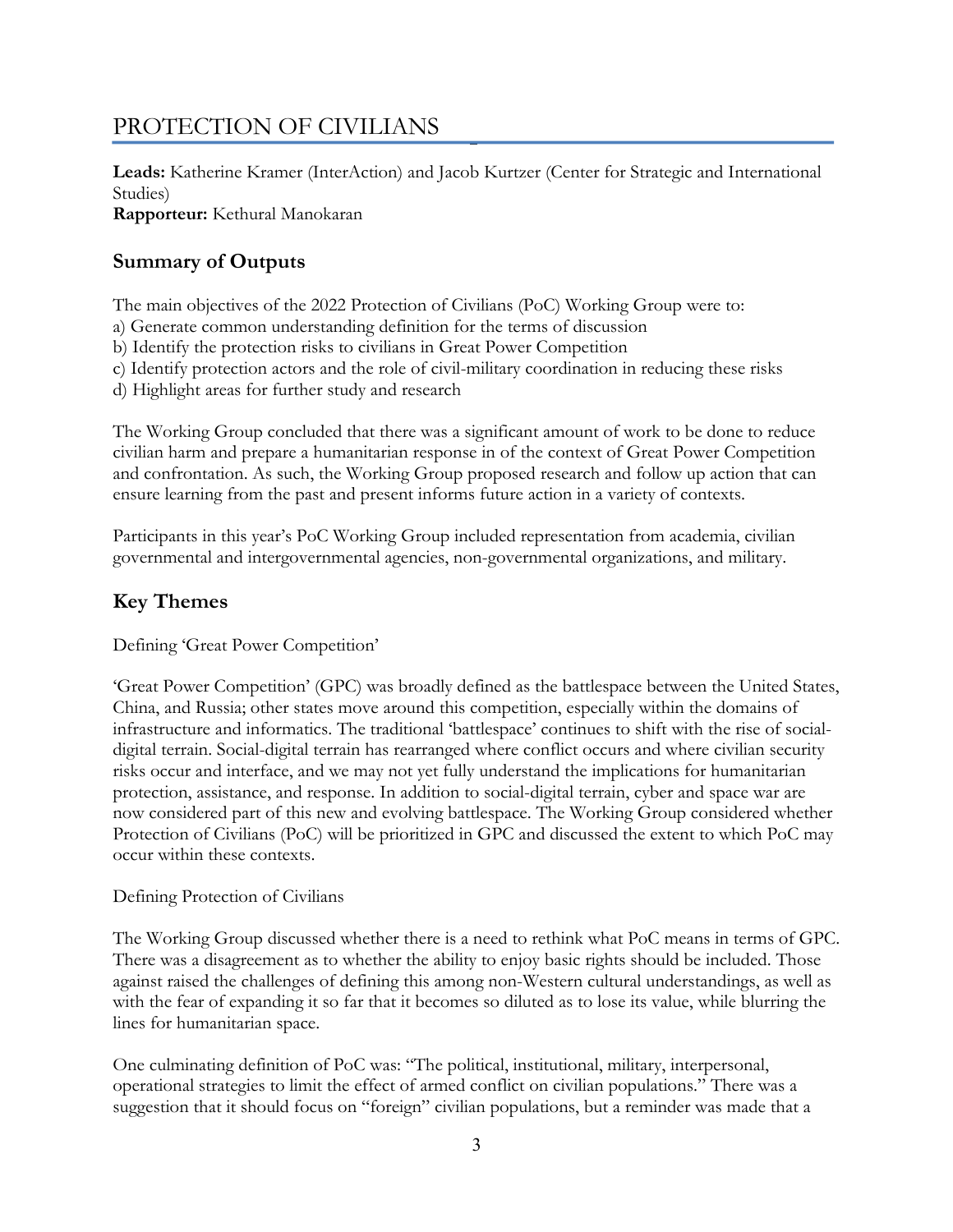party to GPC must also take care of its own civilian population as well as those in the areas in which it operates.

#### Amplification of Risks to Civilians in Great Power Competition

Civilians face violence, coercion, and deliberate deprivation in any conflict situation. The Working Group felt that the risks to civilians in GPC is a question of magnitude of scale, rather than in terms of new vulnerabilities. Several participants felt that in GPC, once it hit 'phase III' all international humanitarian law (IHL)/the law of armed conflict (LOAC) rules would be set aside due to the scale, tempo, lethality, limited availability of precision weapons, and decision-making processes in the heat of the moment. Yet, this may be short sighted, as one participant stated, "*One has few real allies when one ignores the rules*."

Perhaps the greatest risk to civilians will be the reverberating effects as critical infrastructure and systems go down, and civilians will not be able to access basic services and goods nor carry out their livelihoods, and humanitarian access will be extremely limited. It is also anticipated that these conflicts will have global impact potentially leading to violence in other areas. The current crisis in Ukraine is already leading to food shortages in Africa and the Middle East. Likewise, sexual and gender-based violence as well as the coercion of adults and children into fighting will also have significant impact.

#### Protecting Civilians in Great Power Conflict

There are a wide range of actors who have a role in PoC. Governments and their security forces, first and foremost, should protect their civilians, along with other parties to armed conflict. Yet, the burden often falls on civilians and community actors (faith leaders, community leaders, youth) who have no other recourse, when international humanitarian actors have access to denied.

The best way to protect civilians is to prevent conflict from breaking out, and if it does, to prevent and minimize civilian harm to reduce humanitarian need. Governments, alongside humanitarian actors, should develop tactical contingency plans for if war breaks out that both avoids civilian harm and responds to resulting humanitarian needs, while keeping in mind the desired post-conflict stabilization phase. Humanitarians can contribute to contextual analysis and giving a sense of the humanitarian impact the plans may have. This is challenging in two respects. The true human cost of conflict is not understood by governments and militaries when undertaking war planning. The capacity of humanitarian organizations to respond is also over estimated, both by those doing the planning as well as by the organizations themselves. The humanitarian system is not nimble nor agile. It is reactive, so the speed in which it can mobilize resources, build its capacity, and respond is slow, especially when considering how stretched it is already.

The protection of civilians must be absorbed into militaries' organizational culture. The U.S. military has a powerful role in transferring civilian harm mitigation knowledge and capacity to its allies and security partners and influencing their uptake of international humanitarian law (IHL) and overall behavior towards civilians. These efforts need to be adapted to the partner's needs, resources, existing capacity, and operational context. To prevent war crimes, the U.S. could condition assistance on the adoption of human rights and IHL into policies as part of the training package. Accountability mechanisms for IHL violations must also be strengthened to function as an adequate deterrence.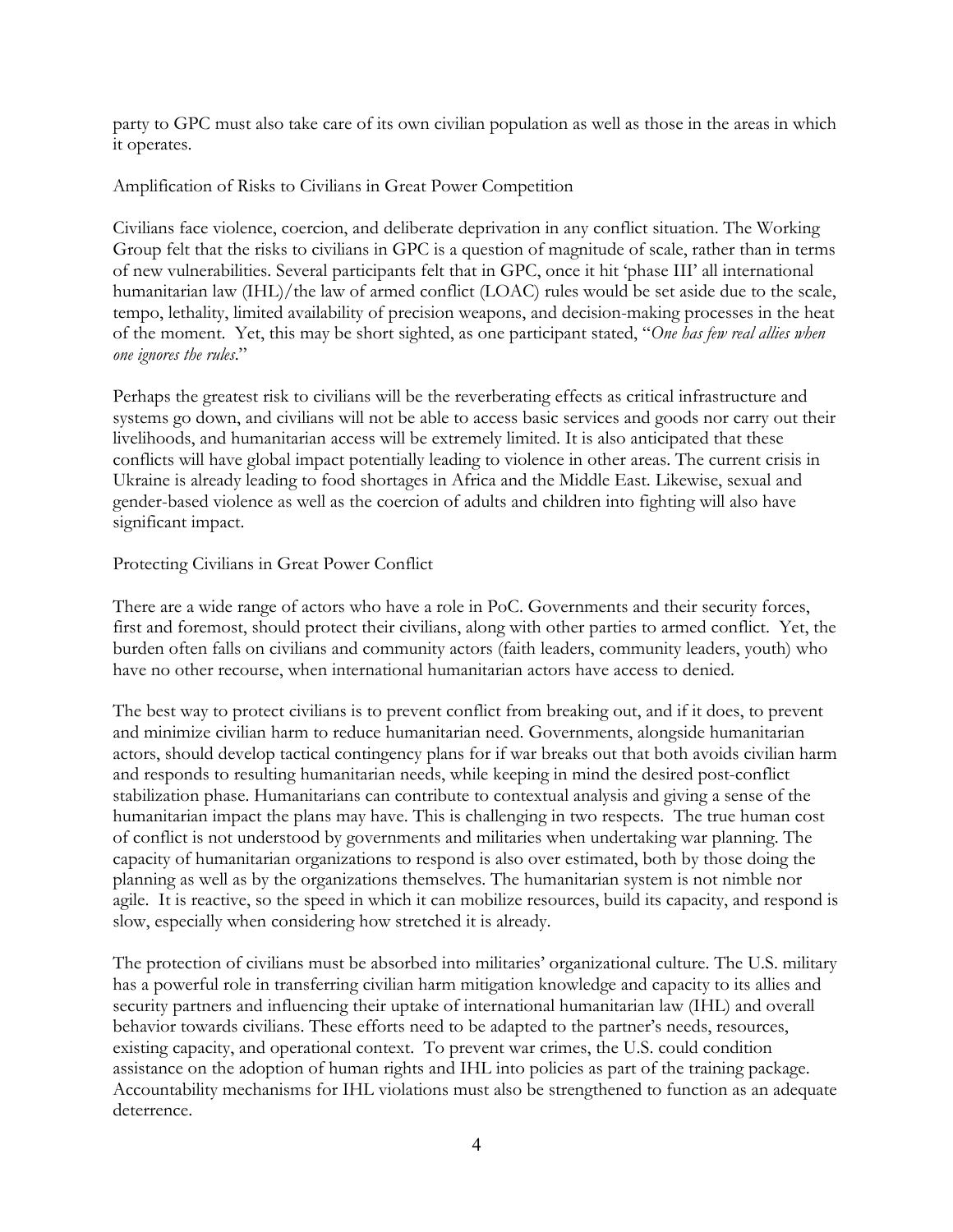Civilian self-protection methods also need to be considered within PoC systems. For example, knowledge transfer for how to rescue people from bombed out buildings. Social media has already been used by Syrians to share information with Ukrainians. Facilitating resettlement for those who flee is another form of self-protection, which can be beneficial for all parties.

#### Roles of Humanitarian Civil-Military Coordination in Achieving Protection Outcomes

Civil-military coordination for PoC is perhaps too simplified a term to describe the varied interaction that takes place in this umbrella. Humanitarian actors on behalf of themselves and affected communities engage with militaries and their political/humanitarian establishments at various levels. Communities do the same, while the political/humanitarian establishments engage with their own militaries, while at the same time militaries engage with other militaries. Engagements happen on and off the battlefield and cover a range of actions from deconflicting humanitarian and military action to PoC promotion. The Civil-Military Coordination frameworks established in one context may not be transferable to another. No matter the system that is established, it will only work if outcomes are tangible, and trust is built. For this reason, personal connections are important, so establishing and maintaining a network is key as people often move positions.

# **Future Action**

# Proposing a Future Research Agenda

The Working Group proposed various research projects to further knowledge on the topic. One key take-away is that more research should be conducted on best practices and learnings outside of the U.S. experience. Specific research topics include:

- à Impact of humanitarian assistance in Russia, with a focus on Russian civilian society and what informs Russia's strategy; this research would increase our understanding of a context to which we have limited access
- $\Diamond$  Humanitarian implications of PoC in Great Power Conflict through a historical case study analysis that emphasizes comparative models of PoC, such as how governments approach similar issues, and what worked and what did not work
- à Applications of these historical case studies of PoC in low resource settings, with an emphasis on sustainably increasing scale and continuing engagement
- à Case studies of those armed actors that have complied with IHL and the tools they've used to do this to inform future scenarios, for example a reflection of UN Peacekeepers
- $\Diamond$  Comparative analysis of how other governments are approaching GPC issues

Finally, the Working Group proposed potentials for continued collaboration as follows:

 $\Diamond$  The PoC and civil and military communities should convene to establish and implement new guidelines to ensure the protection of civilians; these guidelines should be informed by research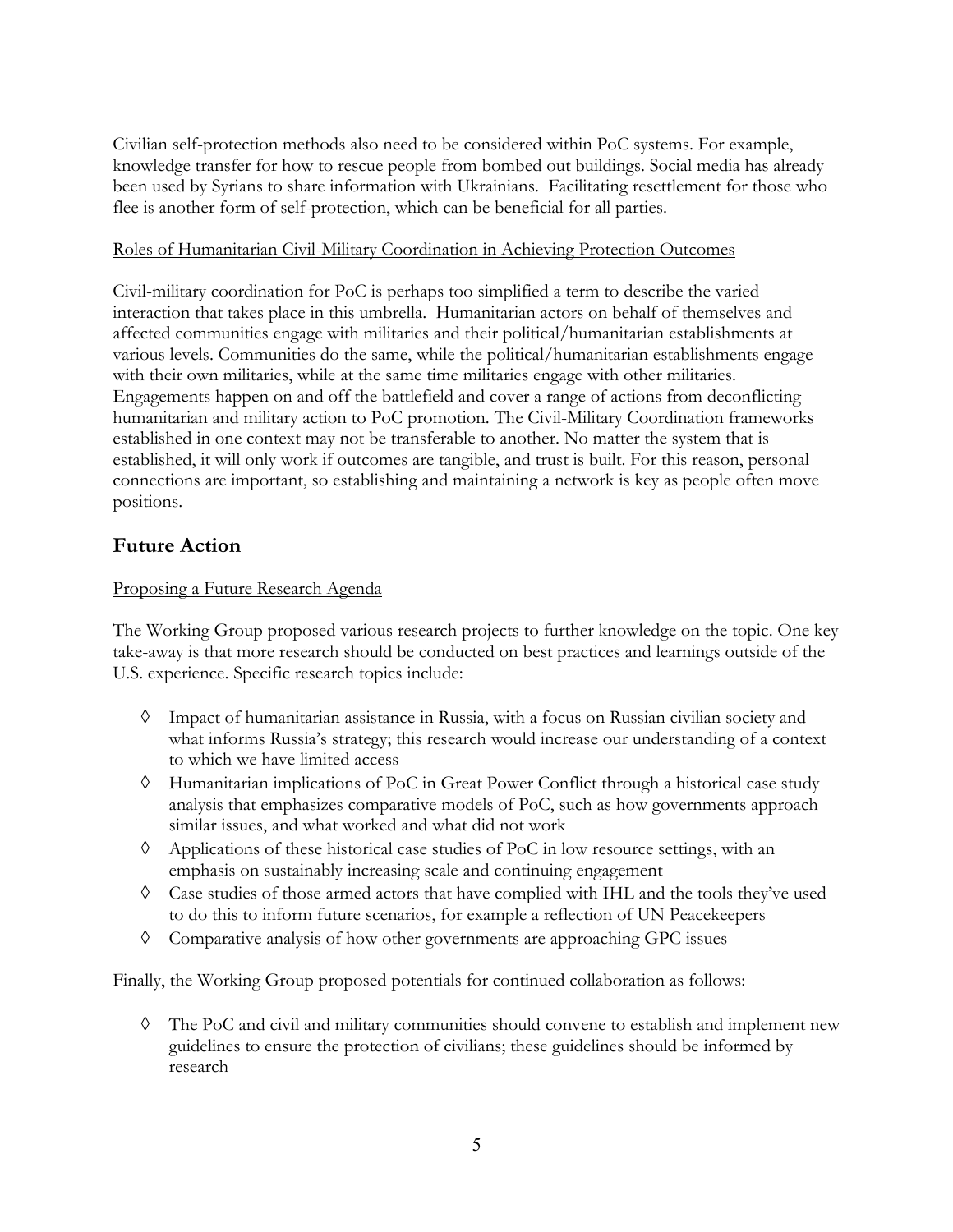à Regular exchanges in the form of multi-disciplinary forums are instrumental in breaking barriers and generating thought on better ways forward. As such, academic institutions may serve as a network and a neutral intermediary between civilian and military actors to protect humanitarian standards and achieve military objectives

Individuals interested in learning more about the Protection of Civilians Working Group can contact the team leads at jkurtzer@csis.org and kkramer@interaction.org.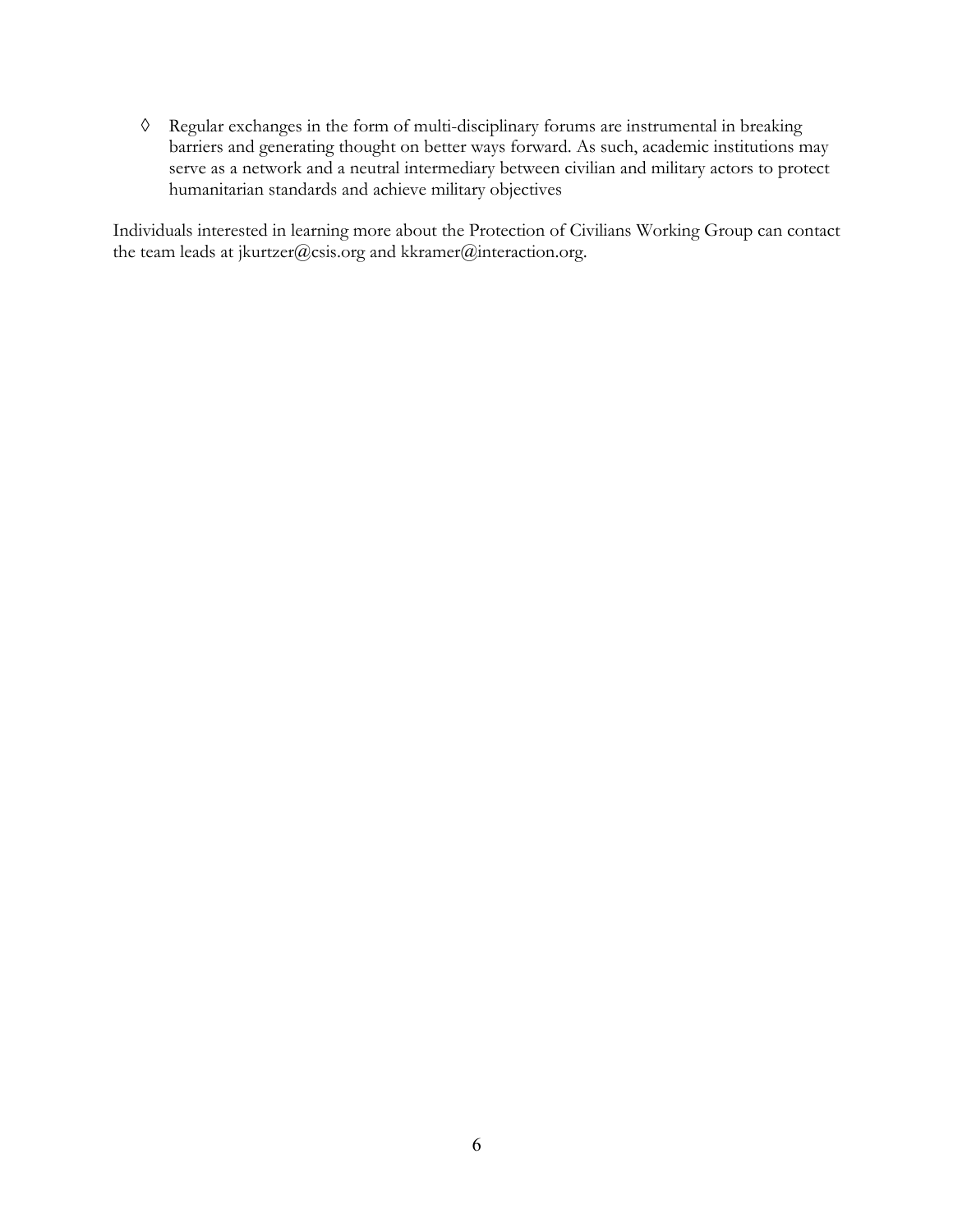# CLIMATE CHANGE AND COASTAL HAZARDS

**Leads:** Daniel Eisenberg (Naval Postgraduate School) and Lt. Col. Theodore Shanks (Watson Institute Military Fellow) **Rapporteur:** Matthew Neubacher

# **Summary of Outputs**

On March 29<sup>th</sup> and 30th, the Climate Change Working Group met for its fifth annual iteration to further discuss the effects of climate change on the workings of Civ-Mil humanitarian assistance and to continue the dialogue and research begun in previous working groups. The working group consists of representatives from the U.S. and foreign governmental defense, academia, local government, public safety, and engineering fields, and met three times over two days. This year's discussion began with a recap of the CIVMIL Humanitarian Symposium presentation, "The Rising Tide: Humanitarian Action in the Age of Climate Change," presented by National Defense Fellow and Watson Institute Visiting Scholar, Lt Col Theodore Shanks, USAF, who also acted as a co-lead of this working group. This presentation, a summary of Lt Col Shanks's research, focused on the national security implications of climate change, and how it will likely reshape the future of international humanitarian response. Dr. Daniel Eisenberg, Research Assistant Professor at the U.S. Naval Postgraduate School and the other co-lead of this working group, also provided an overview of climate security and infrastructure resilience based on his research at the Naval Postgraduate School to help frame the working group discussions. Over the course of the discussions, the working group emphasized the need for incorporating climate resiliency into humanitarian action planning and decisions.

# **Project Goal and Methods**

The group facilitated a collaborative discussion using previous working group structures and aforementioned issue presentations to work through future climate security challenges and propose future actions and research. The working group sessions were broken into three focused areas of dialogue:

**Session I:** Where are the current research gaps or opportunities for investigation surrounding the confluence of climate change and global humanitarian action?

- 1. Which effects of climate change are likely to impact humanitarian operations, cooperation, and policy?
- 2. How will climate change affect the future infrastructure needs of both the humanitarian enterprise and the recipients of assistance?
- 3. How can the humanitarian and climate change communities better manage discussions surrounding climate change and their respective operations?
- 4. What lessons can be drawn from the world's COVID-19 pandemic response that could be applied to future climate change-affected humanitarian action?

**Session II:** How does the re-emergence of great power competition shape the future of climate change cooperation and humanitarian operations?

1. How will geopolitical resource competition for climate-friendly resources impact competition/cooperation in the humanitarian arena?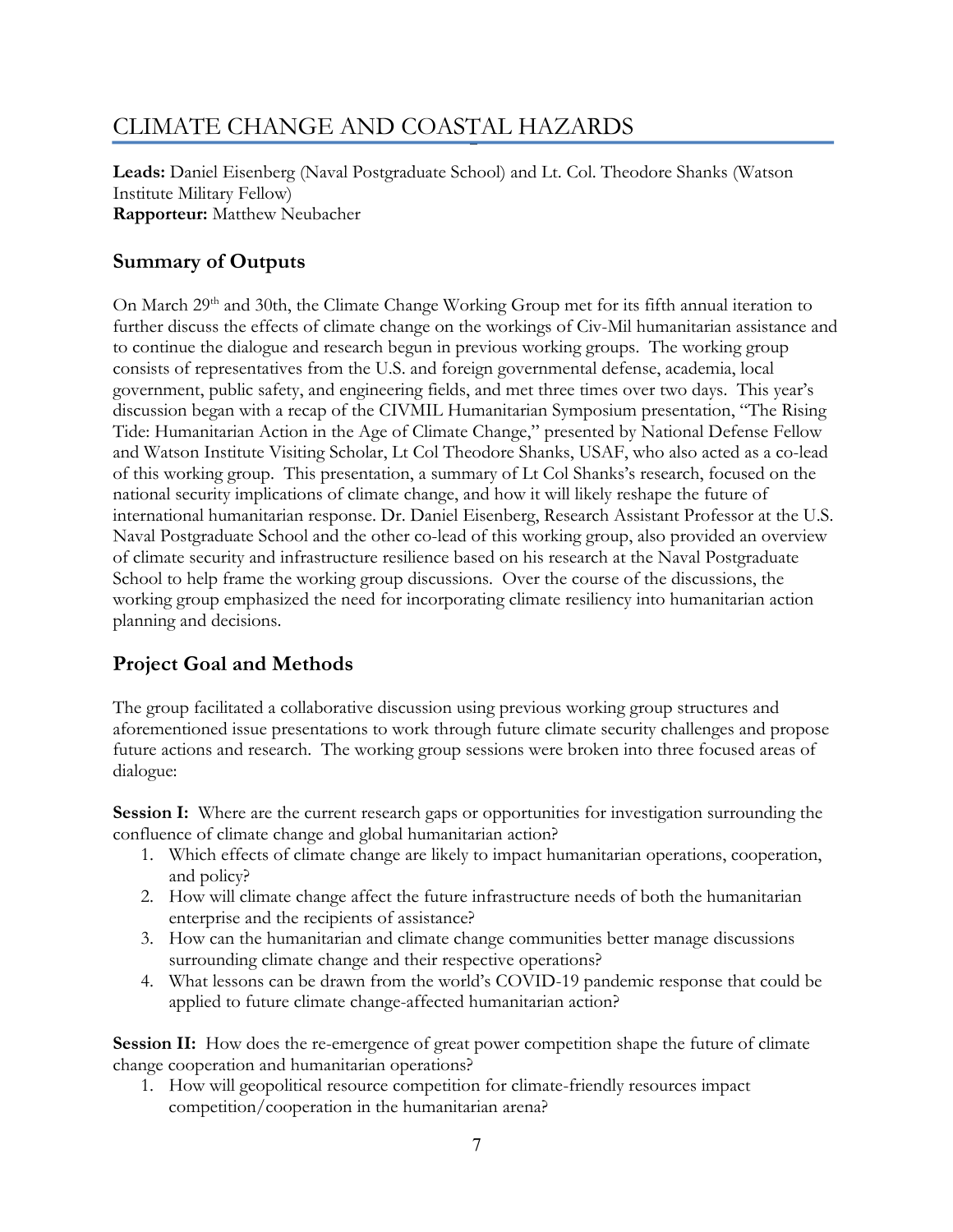- 2. What are the differences in humanitarian action and its purpose/intent (i.e. humanitarian action as a form of colonialism) between major world powers?
- 3. Is there a need to restructure the world's humanitarian assistance structure?

**Session III:** How can the humanitarian community foster better climate change accountability?

- 1. Is there space for third-party, medium-size countries (or multinational corporations) that can provide guardrails to sustainable programs?
- 2. Could or should climate change be added to a "Responsibility to Protect" category? Should it be its own category?
- 3. Could NGOs play a role, as neutral actors, in influencing wealthy/powerful nations to be more accountable for their sustainable practices?

# **Key ideas and issues**

At the conclusion of each session, working group members summarized key takeaways and thoughts from each discussion. A summary of those key ideas, comments, and issues are summarized below:

- 1. Members felt there was significant overlap between climate change and humanitarian operations, and this confluence deserved greater attention and urgency. This includes, but is not limited to, **improving strategic messaging and education** across both communities emphasizing the extraordinary impact climate change is having—and will continue to have on global humanitarian operations.
- 2. There is an urgent need to **examine infrastructure needs and vulnerabilities** of both civilian and military humanitarian action communities. This urgency includes the need to critically research the climate change resiliency of HA material storage facilities, logistics chains, aid beneficiary vulnerabilities, and understanding the "tipping points" of climate change-driven vulnerabilities. Moreover, members emphasized the need for humanitarian planning and responses to engage directly with local communities, encouraging a more accurate assessment of vulnerabilities.
- 3. The return of **great power competition** has thrust differing worldwide HA philosophies into the spotlight. While much of the world's HA response structure is generally aligned especially among the governmental and intergovernmental organizations—China and Russia largely do not participate in these organizational structures, often electing to act unilaterally to humanitarian responses worldwide. This has several implications for the interdependence and strategic distribution of humanitarian aid.
- 4. While the importance of beneficiary-focused HA responses cannot be understated, there may be a place for **NGOs** to bridge philosophical gaps between major governmental players. Not only could these neutral organizations serve as mediators, they could also be relied upon to focus solely on the needs of aid recipients, rather than on political/social differences.
- 5. There is ample space for continuing and growing the discussion of climate security within the military/defense community. This involves, but is not limited to, further communicating and developing **climate threat education** as well as elaborating on the secondary and tertiary threats involved with both the direct effects of climate change as well as those involved in transitioning to more sustainable practices (i.e., mineral/natural resource scarcity and sourcing of electrical storage materials, sourcing of photovoltaics, mineral rights conflicts, etc).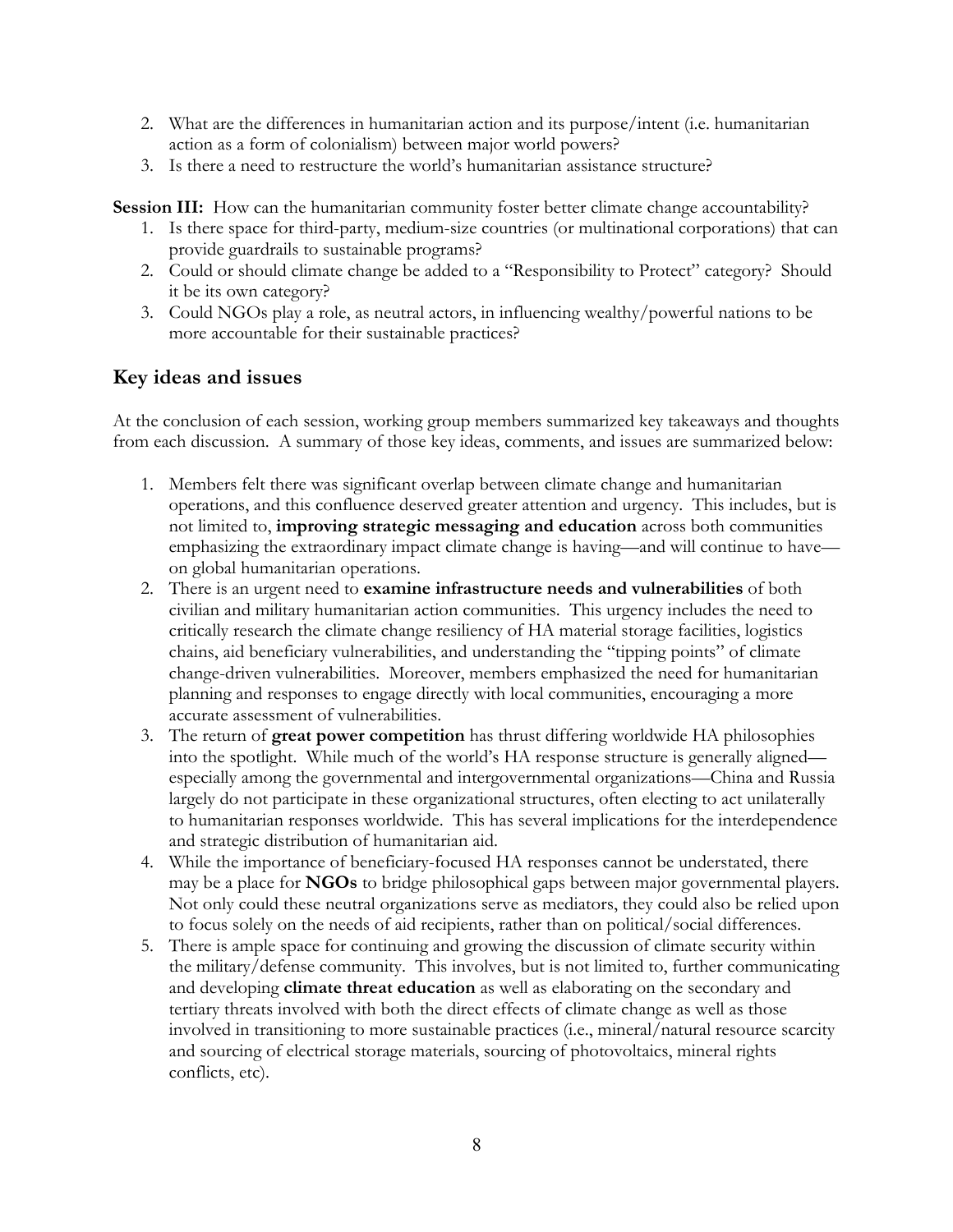# **Future Actions**

After the synthesis of participant discussions, the working group created several future actions and research proposals for consideration. Among the most prominent are:

#### Seed Grant Proposal

Reach out to local leaders in Bangladesh or Pacific Islands, tying in military leaders. Taking a breakout group. Find existing structure to put our objectives into. Put a breakout group for a future climate scenario vis a vis military - NGO workers.

#### Actionable Items

- $\Diamond$  Create military modeling of climate change to highlight its impacts on warfighting capacity
- à Develop Civ-Mil educational fellowships (involving military, academic, and NGO humanitarian actors) and training courses to further climate security discussion and research
- à Create a unified clearinghouse of HA-focused climate change data, gather data from NGOs or military responders for their centralized use
- à Create a community of practice wherein military and humanitarian experts that can meet and update each other, broadening the discussion to a wider audience

Potential Research Questions from Great Powers Discussion

- Is the current international HA architecture fit for its purpose? Can we scale differently or do we need to change how it operates?
- $\Diamond$  Every system needs to be able to answer what purpose it is fit to serve. Where is the tipping point where you need to do something different, re-evaluate your purpose or function?
- $\Diamond$  What is the effect of a major power working outside the already-established humanitarian system and operating unilaterally? How does it affect humanitarian resource capacity?
- à In a multi-polar world, do militaries and humanitarian groups have different objectives, functions, purposes?
- à Should "top-down" approaches continue to fail, could a more regionalized architecture be more beneficial? What will be the organic, default evolution of future HA architectures if they aren't deliberately developed?

# **Future research**

# Downscaling

Targeted localization-related work in communities that do not (yet) experience climate disasters, are predicted to be at risk.

- $\Diamond$  Shifting risks, emerging risks
- à Measures taken to protect HA assets
- $\Diamond$  Understanding the negative effects of CC stresses in specific communities, i.e., organized crime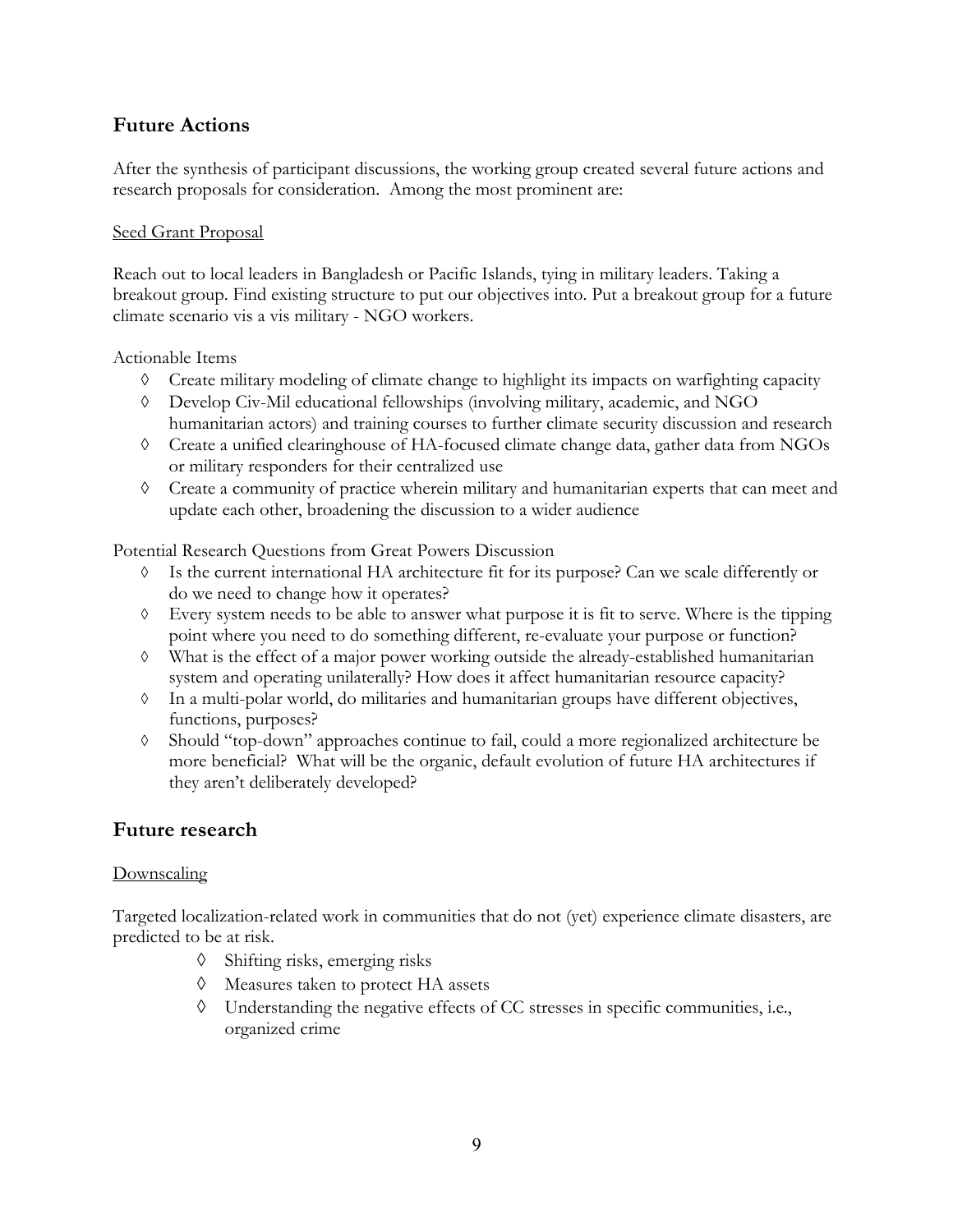# Resource capacity

Evaluating humanitarian assistance architectures (e.g., centralized v localized). Historical case studies, attention to resources expended and organizational capacity.

- $\lozenge$  Do responses balance the challenges of mitigation? Where is the local v central balance, in terms of resource allocation?
- à Humanitarian group carbon footprint?
- à Throwing resources vs. changing structures?

# Vulnerability of humanitarian assistance resources

Where is the existing capacity for HA? How is that vulnerable/at-risk? How does that need to adapt to maintain HA capacity in the future? Are there military assets that could support or complement vulnerable HA resources (e.g., a better sharing of resources)?

à Mapping vulnerability of disaster-relief and humanitarian response resources

# Education

Develop and implement climate change-focused training, emphasizing humanitarian response and Civ-Mil interaction.

- à Educational fellowships that involve military, academic, and NGO humanitarian actors
- à Involve vulnerable communities in educational programs to develop local capacity for prevention, adaptation, and mitigation

Individuals interested in learning more about the Climate Change and Coastal Hazards Working Group can contact the team leads at theodore\_shanks@brown.edu and daniel.eisenberg@nps.edu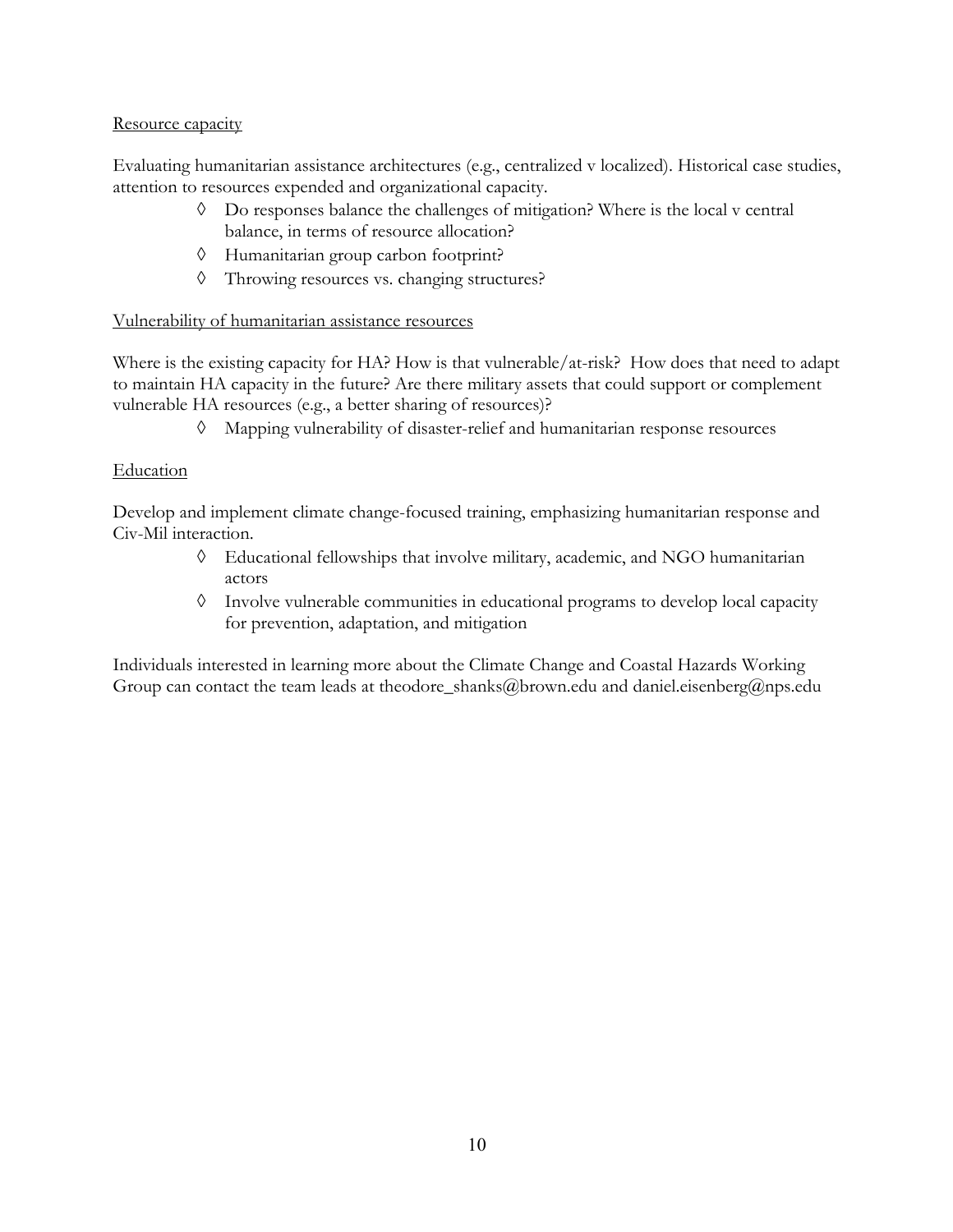# **OUTBREAKS**

**Leads:** Samuel Boland (London School of Hygiene & Tropical Medicine) and Emily Chapman (Australia Civil-Military Centre) **Rapporteur:** Madison Bates

# **Summary of Outputs**

It is the mission of the outbreak working group to explore challenges and identify good practice in humanitarian civilian-military coordination during pandemics, outbreaks, and other public health emergencies, both in conflict and peacetime. Since 2016, this working group has sought to develop action and research plans, foster transatlantic growth and cooperation, and foster a community of experts in the field. The focus of this years' working group was to continue discussions from the September 2021 workshop, in defining and discussing the potential for guidance or policy for practitioners operating in domestic and international public health emergencies, including where the emergency is overlaid with another setting such as conflict (i.e., a complex emergency).

This year's discussion built off previous analyses of existing humanitarian civil-military engagement policies and guidance documents as they apply to disease outbreak response (including the WHO guidance document (2021) on national civil-military health collaboration and the Oslo Guidelines), with participants discussing the intended audience, scope, and limitations of potential future works. Participants in this year's Outbreak Working Group included representation from academia, the medical field, civilian governmental, transnational, and intergovernmental agencies, nongovernmental organizations, and military.

# Outbreaks as a Distinct Operational Context:

Participants discussed the unique contextual factors of outbreaks and outbreak response when compared with other kinds of humanitarian emergencies such as natural disasters. These unique contextual factors included outbreaks':

- à Protracted nature
- à Dynamic and Unfixed Geography
- $\Diamond$  Indiscriminate and invisible nature, the latter significantly elevating the need to develop community trust when implementing public health measures
- à Need for a joined-up and/or whole-of-government approach making principled action (esp. independence) difficult to comprehensively apply

With these factors in mind, the discussion highlighted the need for specific guidance regarding domestic and international outbreak settings, to allow practitioners the ability to refer to standardized best-practices when planning and conducting operations. Additionally, many of the factors discussed further reiterated the differences in acceptability between military assistance in natural disaster settings as opposed to public health emergencies, which helped the group transition into subsequent discussions on the relevance of existing guidance and best-practice.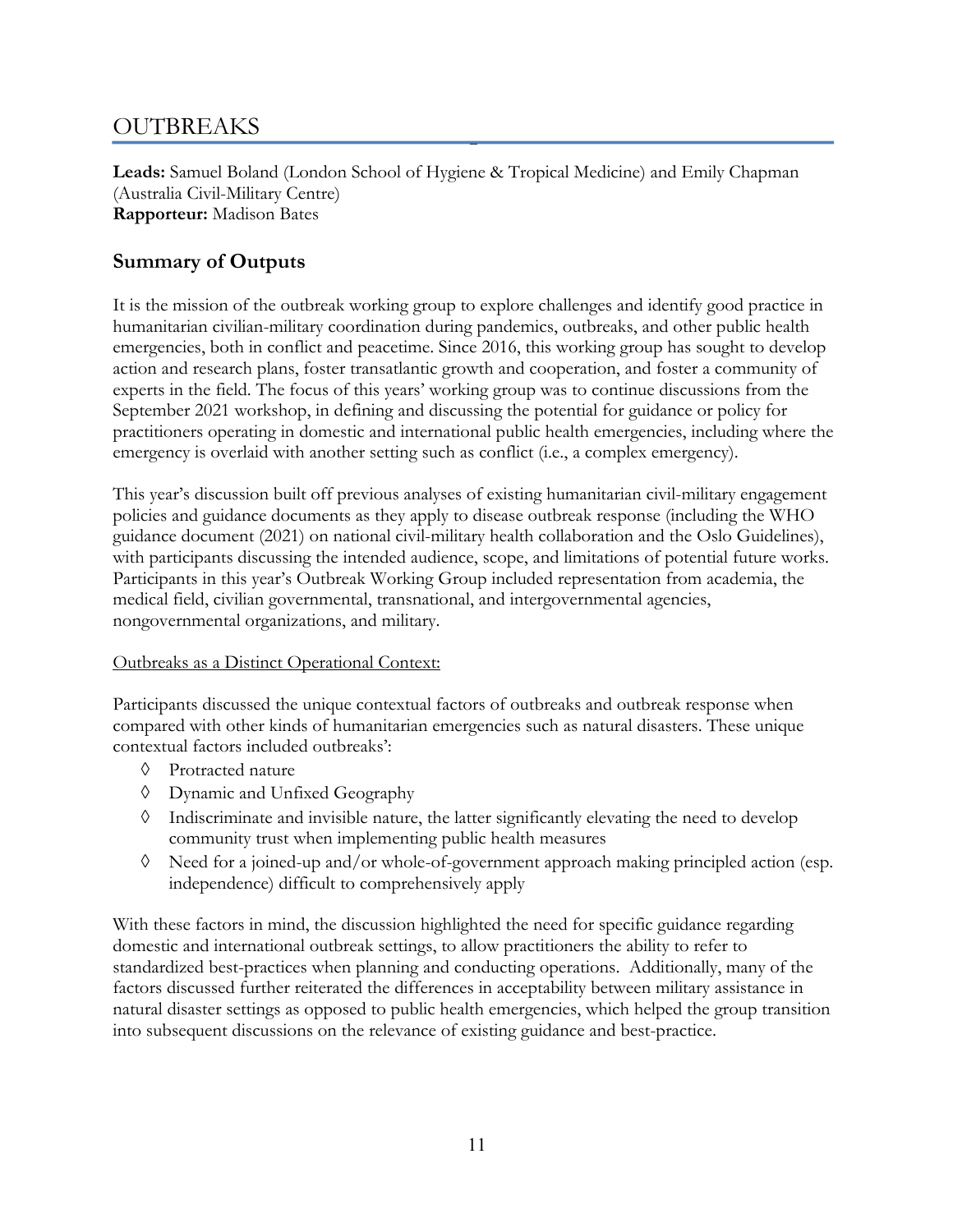# Relevance of Existing Guidance and Best-Practice

Building off prior conversations, participants discussed the merits and gaps of existing civil military coordination guidance as they apply to disease outbreaks and disease outbreak response. Existing civil-military principles such as the need for civilian leadership, adherence to the SPHERE standards, and the maintenance of distinction between civilian and military assistance were discussed as a starting point for future complementary guidance that seeks to fill the 'gaps' in existing documents and discourse. Furthermore, several points were raised about standardized pre-departure training materials for all actors operating in humanitarian spaces, and how these might apply to public health emergency responses.

# Relevant Assets and Capabilities by Armed Actors

To elaborate on potential gaps in the literature to be addressed, there was significant discussion regarding the specific assets held by militaries (i.e., functions and capabilities). Deployable and highvolume workforces, significant expertise in logistics/supply chain management, and incident command and planning capabilities were all discussed as critical assets provided by military actors in emergency settings, though it was acknowledged that these are specific to a respective nations' military and not generalizable to all forces. Furthermore, the relevant assets and capabilities were discussed in the context of acceptability and principled responses. For instance, disclaimers were made regarding organic military capacities that might be acceptable in some contexts, but that might be inappropriate in others (including the role of the military as a quarantine enforcement actor or in lieu of a civilianized police force). This discussion also highlighted how many military forces are reliant on Reserve forces, which might include those already working in health systems (therefore also plausibly placing concurrency pressures on civil-military responses to disease outbreaks).

# The Need for Flexibility and Context-Specific Guidance

A variety of settings and emergencies were discussed regarding the need for context-specific guidance. Particularly the differences between the use of military assets in peacetime (for example, in national COVID-19 responses) and the coordination with armed actors in conflict settings (for example, in the North Kivu Ebola Epidemic), were highlighted. Furthermore, factors regarding communities' perceptions of the military, type of military assets deployed, and whether actors are parties to conflict were discussed. Participants agreed that this spectrum of different settings and contexts necessitates a flexible guidance document rather than binding policy, so that organizations can weigh considerations and adapt according to context while still having guidance to draw upon.

# Other Key Considerations

Several other factors and considerations were discussed at length, including the:

- à Need for scale-up but also scale-down planning (& other 'pivots' in response design and leadership) in military engagements
- à Need for foundational focus on community feedback and participation (and ideally ownership) over design of a given response
- à Need to differentiate international vs. national; police vs. military; non-state and private armed groups vs. governmental forces in policy and best practices
- à Principle of Last resort and military enforcement in outbreak settings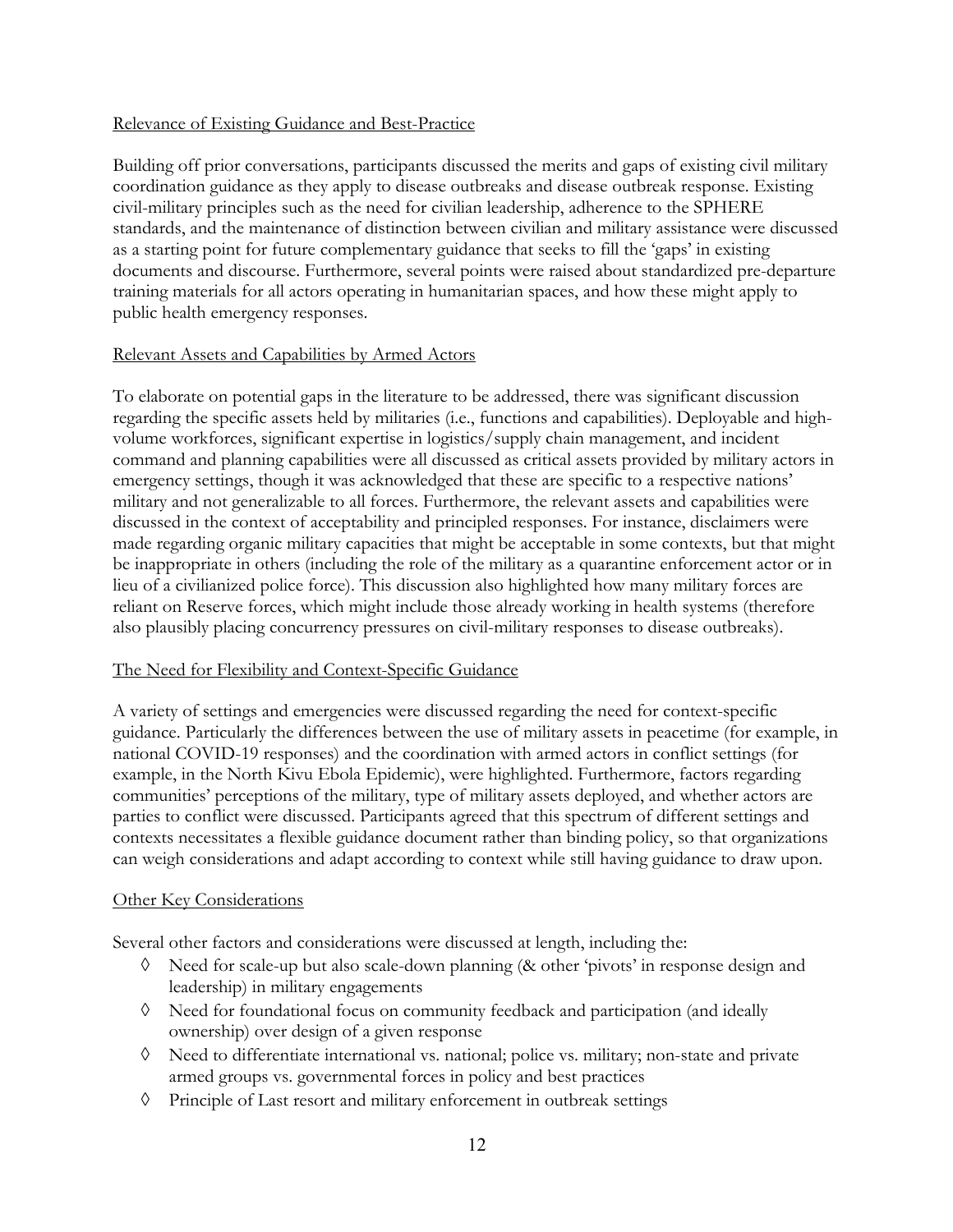# **Future Action**

Participants began mapping potential response functions by armed actors in a given public health emergency, as well as discussing the pros and cons of each function. Though this, a draft guidance document was started with participants, as a basis for further discussion. This working document aims to provide practical considerations to apply current policy to the specific context of outbreaks by mapping out functions and capabilities that are useful during these settings, as summarized above. The two broad areas of activities are preparedness and response, which are further categorized into functional areas such as planning, logistics, medical services and care, surveillance, and security and enforcement. The setting of these functions, either domestic, international or both, and their level (i.e., strategic, operational, or tactical), are included in order to provide civil-military engagement considerations for a wide range of outbreak and public health settings. Each function, and the pros and cons of using military capability, are linked to existing guiding principles and policy to orientate the document towards its purpose.

Several participants were involved in ongoing research projects in the field, which would help to inform the future guidance document. These research projects also presented future opportunities for engagement by working group members. A timeline for development of guidelines was discussed among working group participants, with team leads working to fully draft the document which will later be disseminated for comments and contributions. Finally, a discussion of consultation and ideal contributors was had, especially regarding the need for input from a wide range of sources.

Individuals interested in learning more about the Outbreaks Working Group can contact the team leads at samuel.boland@lshtm.ac.uk and emily.chapman4@defence.gov.au.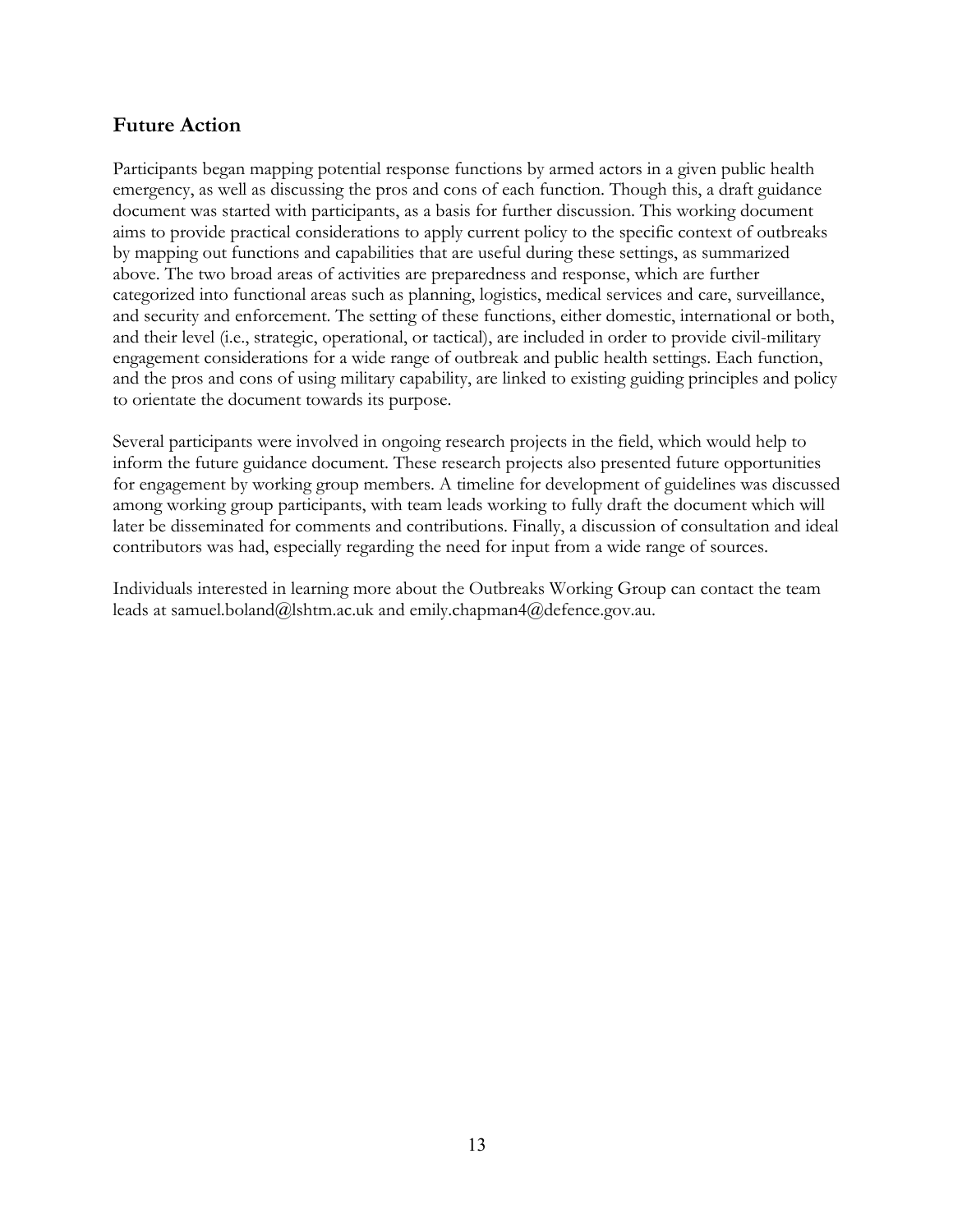# AID WORKER SECURITY

**Leads:** Jonathan Robinson (CHRHS Global Fellow) and Aneesah Akbar Uqdah **Rapporteur:** Marion Sellier

# **Summary of Outputs**

On March 29 and 30, 2022, the aid worker security working group convened an in-person meeting after a two-year hiatus of virtual gatherings in 2020 and 2021. The group drew together military, academic, humanitarian, and civilian experts to provide a snapshot into key operational trends in aid worker security as well as strengthen collaboration between civilian and military actors focused on aid worker security.

The specific objectives of 2022's working group were to identify and record how aid worker security could be impacted by strategic competition now and in the future, before suggesting areas of collaboration or research that could begin to address some of these challenges. This document summarizes key observations made during six hours of working group meetings that was also presented at the 6th Civilian-Military Humanitarian Response Workshop at Brown University in Providence on March 30, 2022.

# **Key Trends Impacting Aid Worker Security in an Era of Strategic Competition**

Framing the discussions were definitions of strategic competition outlined by the *Congressional Research Service* report 'Strategic Competition and Foreign Policy: What is "Political Warfare"?' (March 2019), the *US Army Modern Warfare Institute* article *'*What the Army's Return to Large-Scale Operations Means for the Intelligence Warfighting Function' (August 2018) *& Joint Publication 3.0 Joint Operations* (January 2017).

The group settled on discussing strategic competition as a notion that key world powers (e.g. US, China, and Russia) are once against competing across multiple domains, especially the pollical, economic, and military areas, in order to achieve foreign policy and national security goals. This could see the use of large-scale combat operations (LSCOs) that would be "more chaotic, intense, and highly destructive" than previous military operations over the past several decades.

Using this notion as a basis for discussion, four key concerns for aid worker security during an era of strategic competition were identified through the course of discussions. These have been listed in no particular order below.

# Concerns Around Unreliable Information Environments & Role of Technology

Participants noted that based on historical trends (such as Syria), there was an expectation that there would be an increasing use of mis/disinformation to delegitimize aid workers by different conflict actors (especially China and Russia). The example of Russia's sustained and organized disinformation campaign against the White Helmets / Mayday was given. The importance of consistent messaging over time and speed to respond in the information environment was given as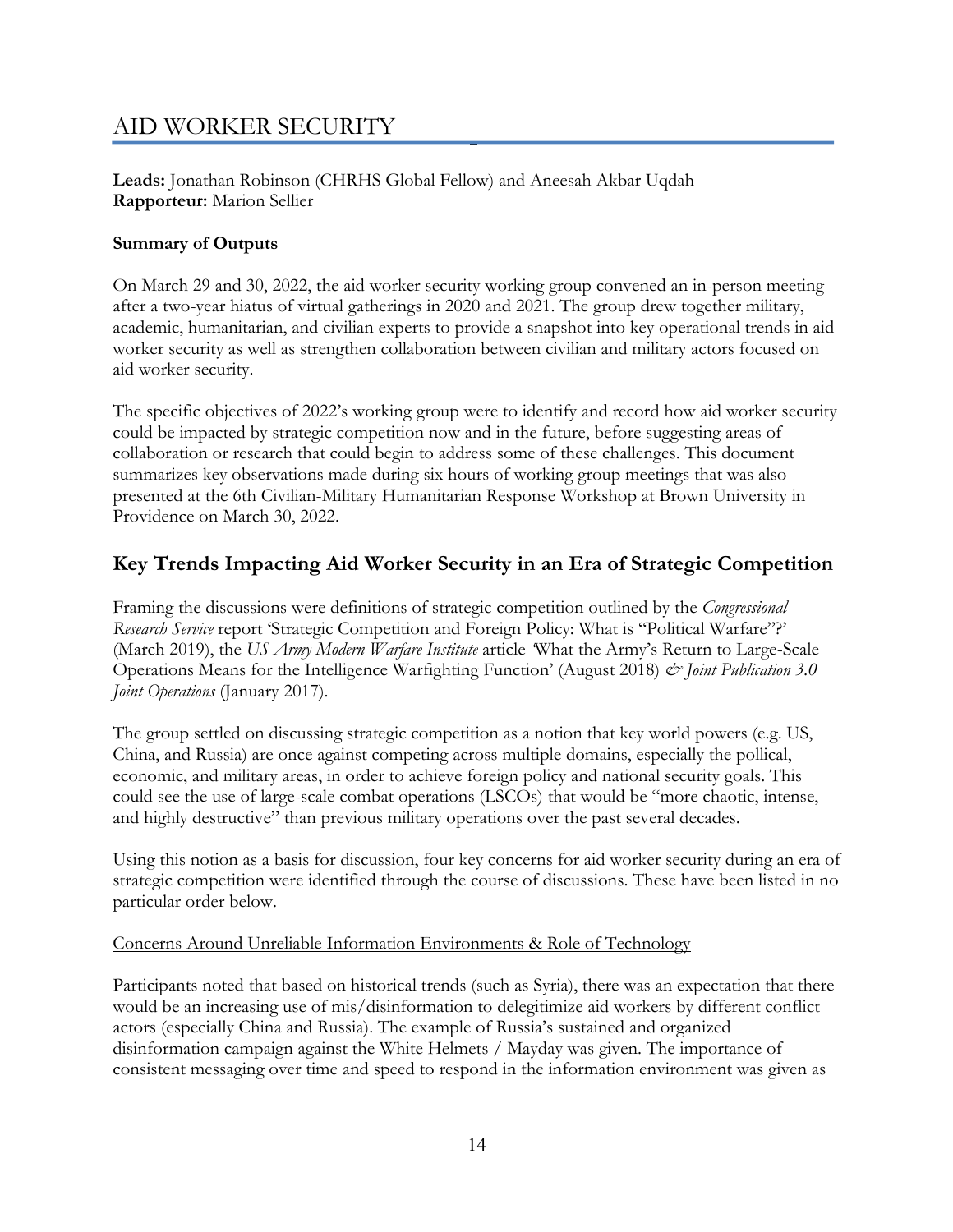an important factor for humanitarians to consider ("who gets there first and who gets there the loudest").

While it was appreciated that technological solutions improving aid worker security can be positive it was also noted depending on what technology is employed, it can negatively impact the impartial profile of humanitarians and potentially increase the targeting of aid workers depending on the tech used. The growing role of the private sector in the humanitarian tech sector was given as a feature that is increasingly blurring the lines between humanitarian and military actors. The example of a European based tech company trying to make inroads into the humanitarian sector with a security incident dashboard and tracking app was given as the entity in question noted their biggest client was the French military. Some participants noted that it is still not clear if the benefits of using technology in aid worker security outweigh the potential risks.

#### Concerns Around the Politicization of Aid and Dehumanization of Aid Workers

Somewhat related to the above point, participants also noted that how conflict actors in a strategic competition view aid workers or use rhetoric against aid workers (e.g. as part of or supporting the adversary) has on the ground ramifications for humanitarians.

Russian government notions towards humanitarians were a particular concern. Notions given by the Ministry of Foreign Affairs make little mention of humanitarian principles while Ministry of Defense personnel appear to view humanitarians as foreign intelligence agents and agent provocateurs. Russia's actions on the ground in Syria and Ukraine (esp. bombing humanitarians and hospitals) suggest that Russia does not value the impartiality of aid workers, or their security. It is also unclear how views towards aid workers proliferate from senior staff to the rank and file.

For China it was noted that their views and actions towards aid workers in an armed conflict has not really been tested given their predominance for operating in natural disasters rather than conflict. While focus was placed on Russia and China, it was also noted that during an LSCO the US may not be immune to viewing humanitarian aid workers as helping the adversary or contributing to winning a certain environment.

The influence of organized criminal actors in aid work (e.g. in DRC, CAR and Lebanon) and the difficulty in engaging and address this influence (esp. in financial and security matters) was also noted as an underappreciated area in future conflict. In particular, fears over how Russia and China may leverage criminal connections to adversely complicate the humanitarian space or use 'NGOs' connected with criminality (e.g. Akhmet Kadyrov Foundation) were mentioned.

#### Concerns Related to Diversity and Inclusion

Participants noted that there is currently a lack of representation (esp. women) at decision making levels, especially in Russia and China. This could be an issue in understanding concerns of aid workers and those receiving aid during a strategic competition. While representation is increasing in the US and other western countries, it remains an issue at the time of writing and remains heavily westernized in its construct that may not always translate well into other cultures. In addition to this, places where potential conflict could be seen during strategic competition are often also restrictive environments for implementing of diversity, equity, and inclusion (DEI). Current measures in aid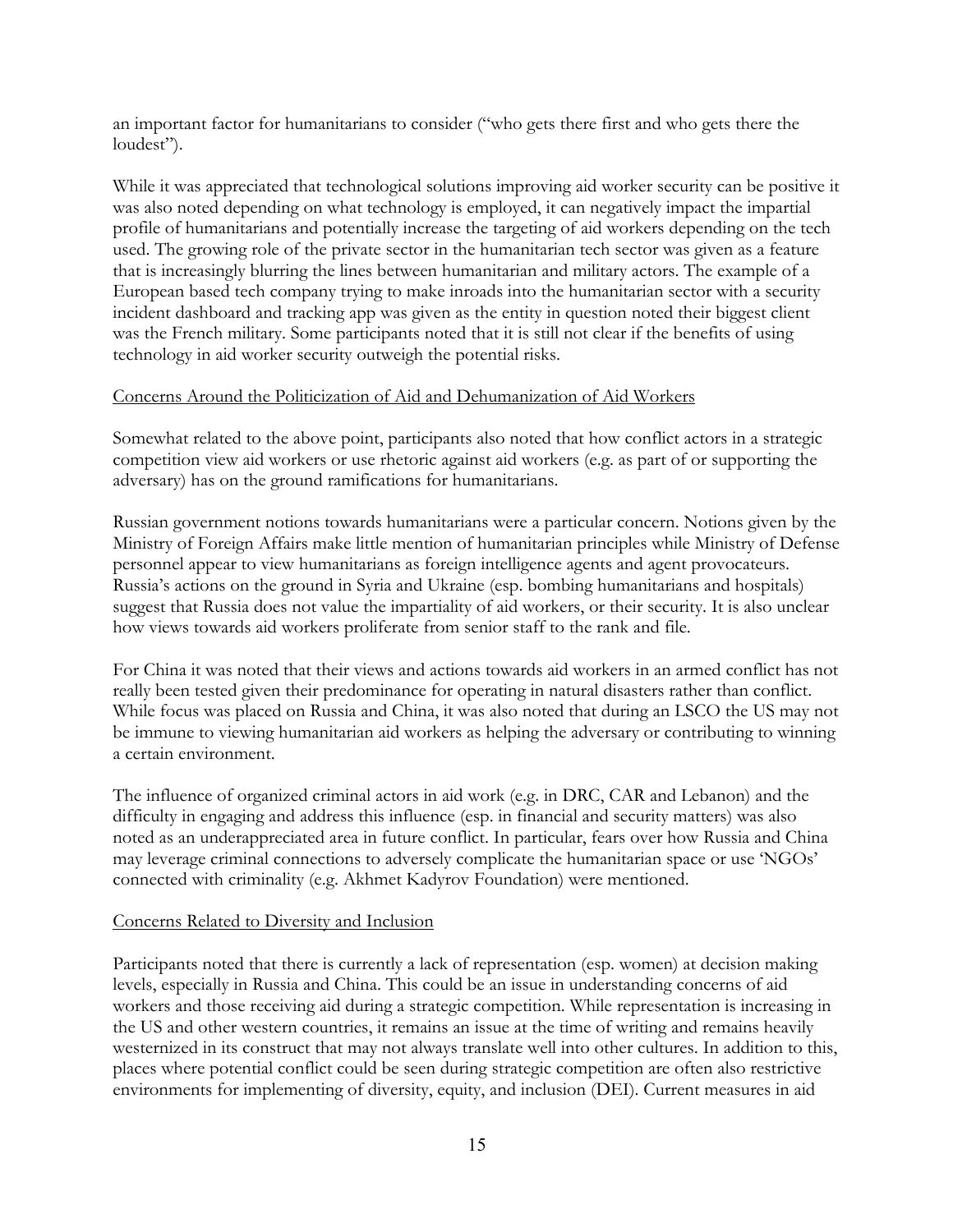worker security often lack holistic considerations, have gendered perspectives, and remain western focused– esp. towards local partners and local contractors despite many aid workers being local.

# Concerns Around Lack of Preparations and Guidelines

Participants noted that variable levels of training and guidance related to aid worker security exist in the sector and to the group's knowledge, there is no standardization or mandated pre deployment training in force. The lack of security training for local aid workers and private sector staff (esp. contractors) supporting humanitarians was especially highlighted. It was also noted that Russia and Chinese NGOs often receive indoctrination during security training which is an issue. Discussions also focused on using this training and guidance to address strong cultural issues in aid worker security related to the male domination of the sector, macho attitudes, and the acceptance of high risk as a normal procedure for aid work.

# **Future Actions to Explore**

Noting that certain biases were present in the group, such as there being more military representation in the group in 2022, that no Russian or Chinese perspectives were in the room (it was asked if this was even possible), and that voices from the global south / local aid workers were missing, four potential future actions were identified to begin to address some of the above concerns. These have been listed below in no particular order.

# Develop the Standardization of Minimum Pre-Deployment Security Training for Aid Workers

Participants discussed the need to develop minimum pre-deployment security training that should be mandated or strongly encouraged for types of aid worker workers. Both military and civilian practitioners in the room noted examples interacting with aid workers who had received no training especially at the local level, as well as the private sector (i.e. contractors, consultants and 'silicon valley' NGOs). It was suggested that government donors, the UN and parent NGOs could require this to ensure wider participation. However, it was noted that any solutions to these should be incorporated into existing structures rather than start a new process as well as take into consideration contexts, cultural aspects, local laws etc. However, who mandates this, enforces the training, checks it is being conducted and funds it was not identified by the group.

# Strengthen Forums for Humanitarian-Military Exchange and Trust

Participants discussed that more resources (staff, time, incentives, and funding) are needed to ensure the maintenance *and* building of relationships and information sharing opportunities related to aid worker security. It was also suggested that efforts should be made to look for other impartial actors to coordinate aid worker security issues, not just UNOCHA, as in the future UNOCHA may not be perceived as impartial (i.e. Syria). It was emphasized that existing forums should be used to encourage collaboration and exchanges between civilian and military actors focused on aid worker security, such as military exercises (i.e. RIMPAC) and academic exchanges (i.e. CHRHS / NWC workshop).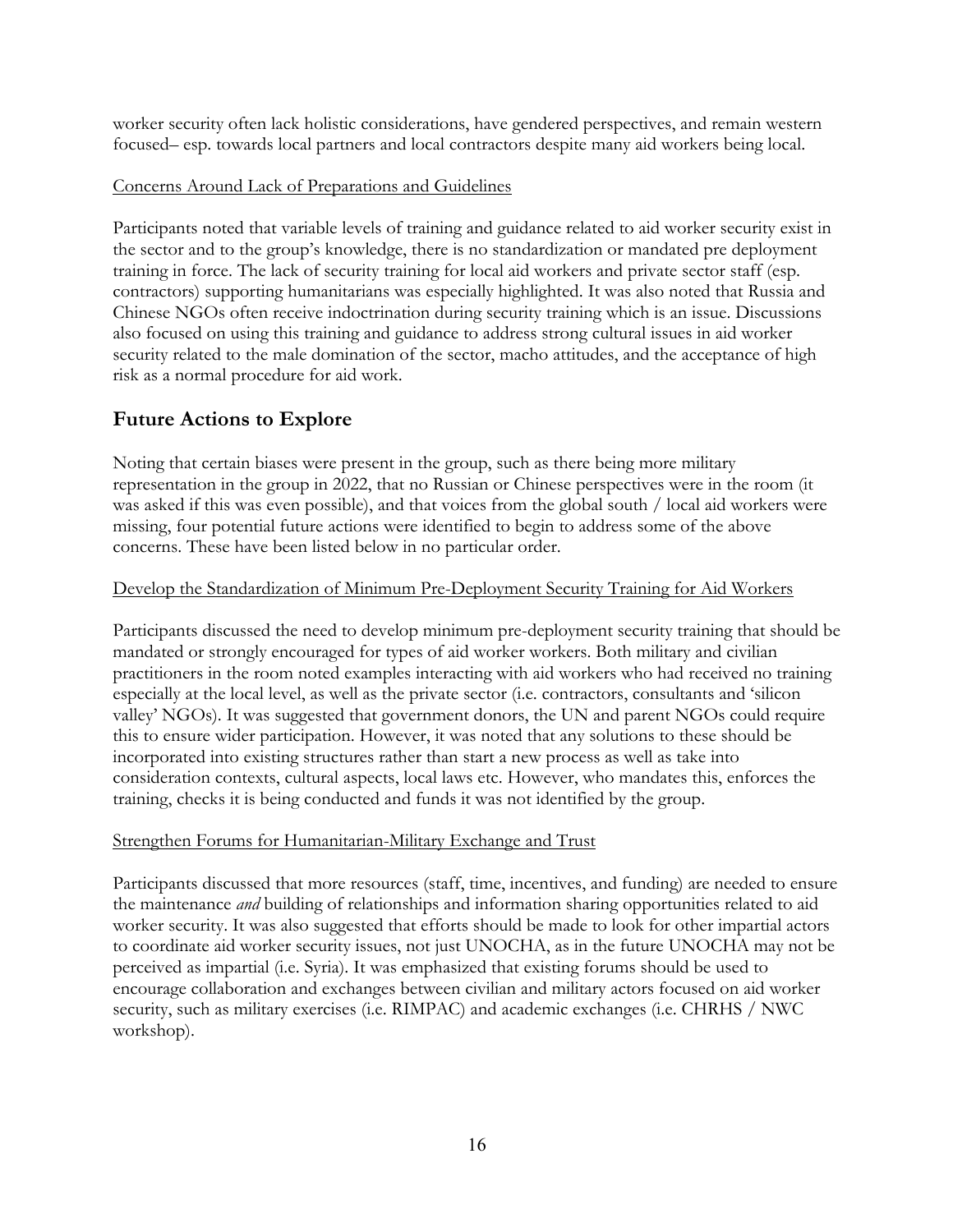# Identify Next Steps for Data Landscape Related to Aid Worker Security

Participants wanted to ascertain more granularity in analysis and data collection related to aid worker security (i.e. identifying direct vs collateral attacks, understanding drivers of violence, and building case studies). Ideally this could help with creating a forecasting model. Ideally existing organizations would be used to do this, but care must be taken not to place too much burden on humanitarians for more collection of data.

# New Group at The CHRHS Conference Focused on Privatization of Humanitarian Space / Security

Participants discussed that given the growing privatization of the humanitarian space and aid worker security, a new group could be dedicated to the implications of this development. While participants in the group wanted it focus on aid worker security, it was appreciated that it encompasses a larger topic that could be relevant for other groups. Focus could be placed on the use of Silicon Valley NGOs in humanitarian work, the role of private entities in conflict (i.e. Mosul response or private security companies) as well as the role of private sector and technology in the humanitarian sector.

Individuals interested in learning more about the Aid Worker Security Working Group can contact the team leads at jonathan.robinson.ctr.uk@usnwc.edu and aakbaruq@gmail.com.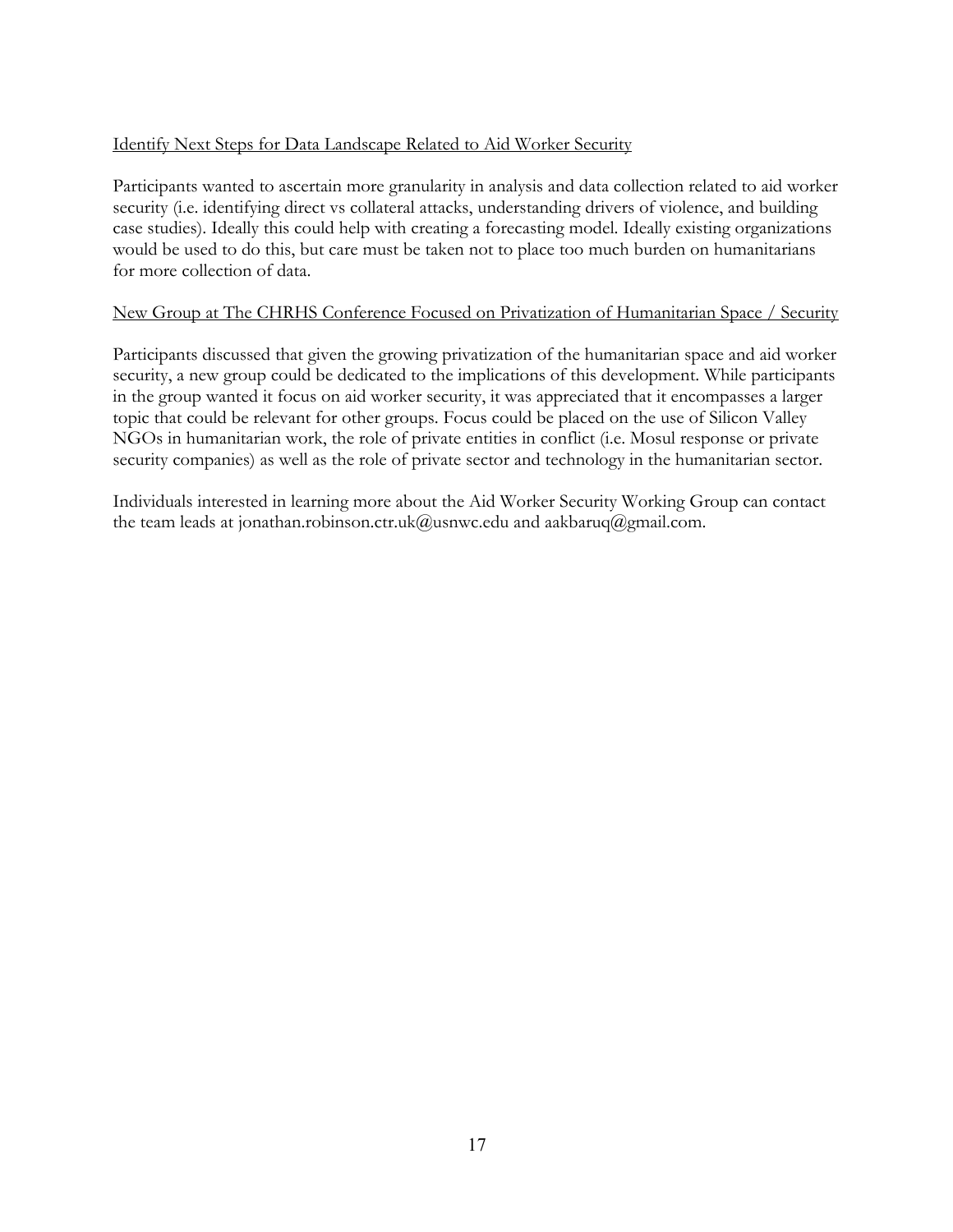# HUMANITARIAN ACCESS

**Leads:** Jules Frost (Australia Civil-Military Centre) and Michael Marx (UNWFP) **Rapporteur:** Briscoe Turner

# **Summary of Outputs**

In the context of the 2022 Civil-Military Humanitarian Response Workshop, the humanitarian access working group met to continue the dialogue established in previous workshops. The WG was made up of operational humanitarian organizations, humanitarian think tanks, academic entities, and governmental representatives. While much of the discussion was dominated by the Russia-Ukraine conflict, other topics of discussion emerged over the two days of discussion. The goals behind the WG discussion were to devise potential solutions to ongoing challenges and to develop a research agenda on humanitarian access that will support operational humanitarian access.

# **Key Themes**

Seven central themes were identified through the course of discussions as significantly impacting humanitarian access. The non-prioritized list from the discussions include:

Humanitarian access in peer or near-peer conflict

Humanitarian access in peer or near-peer conflict is characterized by highly kinetic operations, besiegement of cities, and targeting of civilian populations. While Ukraine was discussed as the most topical of the access contexts, it is by no means the only context creating humanitarian access challenges. Topics that were discussed include:

- à The humanitarian bias towards Western and Western trained militaries
- $\Diamond$  The variety of armed actors (national militaries, territorial militias, non-state armed groups, international brigades)
- à Need for distinction between humanitarian and lethal aid at border crossing points (BCPs), shared road and rail networks, and seaports and airports
- à Ability to establish dialogue (access, language, culture, acceptance) with local commanders and those controlling territory or contested areas
- à The impact of sanctions regimes on humanitarians operating in the context

# Residual effect of COVID-19 on humanitarian access

Discussion centered around the additional restrictions on humanitarian access caused by COVD-19, in both conflict and natural disaster settings. While the Ukraine context does not include COVID-19 restrictions by any party to the conflict, it has been a very real barrier for humanitarian operations as many organizations operating in Ukraine and surrounding countries have been forced to temporarily shut down offices because of COVID infections. Many INGOs have encountered access impediments because of COVID and have turned to local partners to implement programming. In other conflict settings, humanitarian access has been restricted by government policies during the COVID outbreak (bureaucratic or medical restrictions). COVID has also significantly restricted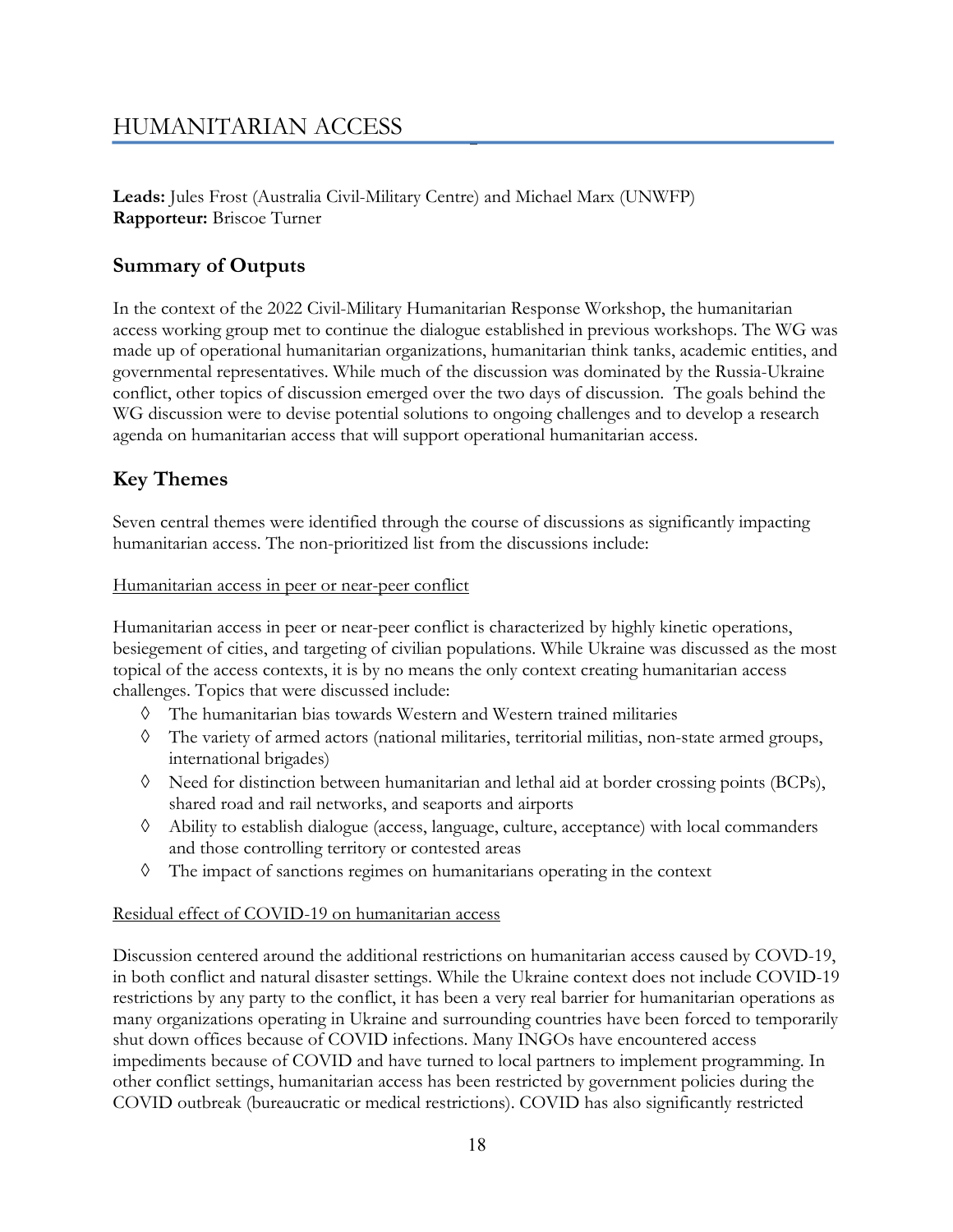access for responders to natural disasters, including both humanitarian and military actors. National governments have been reluctant to allow foreign responders into their countries for fear of external COVID infections, as exemplified in Tonga (volcanic eruptions and tsunami), the Philippines, Vietnam, and several others.

# Local Actors and Humanitarian Access

The discussion looked at how the international system engages with local actors to support access, especially in high risk/hard to reach contexts – complicated by COVID restrictions. While national NGOs have a large role in ensuring access to populations in need, there is generally a lack of training and technical support available at the local level. The implications are significant as local populations volunteer to help on the ground, but often fail to think through second and third order effects, including trafficking of women and children, targeting of vulnerable populations, safety and security of staff and people in need, and numerous other protection issues.

#### Use of Humanitarian Notification Systems (HNS), Humanitarian Corridors and BCPs

The WG discussed the use and efficacy HNS – especially in influencing targeting practices of the parties to the conflict. While much of the work on HNS was discussed in the WG, resolution on what is and what is not the purpose of HNS still remains unresolved. While some humanitarians see HNS as an additional information sharing tool, others want to use it to enforce accountability for targeting humanitarian infrastructure. The WG also discussed the lack of clarity on "Humanitarian Corridors" in Ukraine, asserting that specific language and definitions are needed as there is a wide disparity between the term and how it is operationalized in the Ukraine conflict.

#### Physical vs. Non-Physical Access

Discussions focused on how the effects of sanctions and bureaucratic access fit into the dialogue, especially in Large-Scale Combat Operations (similar to Ukraine). Suggestions were made to explore virtual engagement, like what is happening on YouTube to train specific subjects or provide guidance from virtual training videos. An example cited was Syrian NGOs conducting surgery with virtual support providing instruction and technical knowledge from outside of the conflict zone. Access should be viewed more broadly in the sense that assistance providers can still benefit from technical knowledge without face-to-face communication. Further effort is required on determining how technology supports access and knowledge/technical transfers, keeping in mind the need to establish and maintain trust. Additional discussion included the implementation of martial law and its impact on humanitarian access to people in need as well as the issue of conscription and the mobilization of society during conflict. Related to this are specific industries and skills that are required for humanitarian operations and humanitarian efforts to gain conscription exemptions from government (e.g. truck driver conscription based on age, gender, or skill).

# Planning vs Action

WG discussion generally concluded that there was a poor job of scenario planning in Afghanistan, Iraq, Libya, and Ukraine. Others argued that there less of a failure in planning, but there is a failure to act on the planning and to commit resources to various scenarios. Significant discussion centered on how to build enough trust in scenario planning to commit resources to preparedness and response, especially as NGOs cannot mobilize funding fast enough and Donors limit allocation of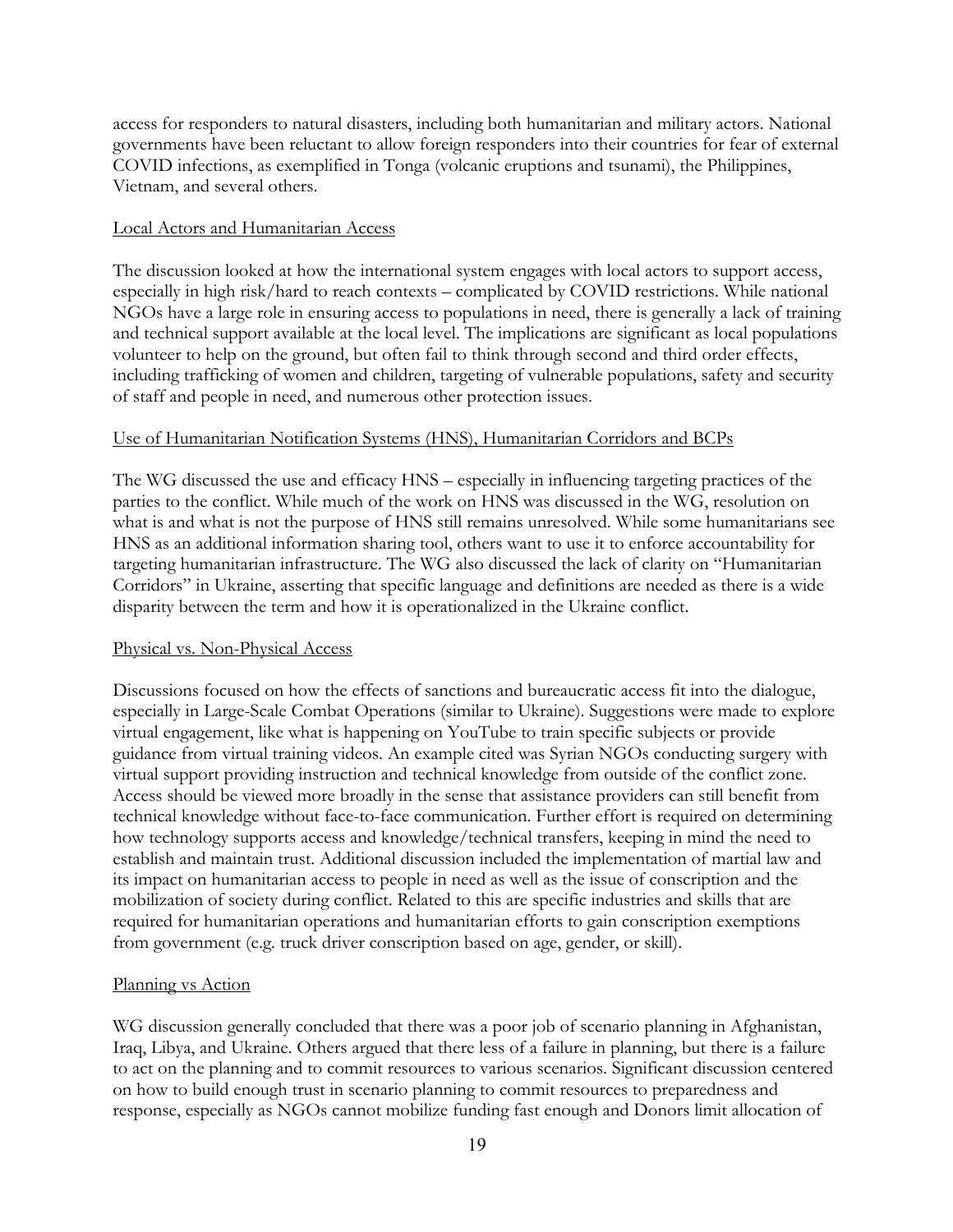resources until the needs are tangible. The WG asked the question about how to contingency plan and prepare without potentially enabling the conflict or being perceived to do so. Does being part of the planning process impact NGOs neutrality and/or independence.

# Access and Humanitarian Organizational Issues

The WG looked at how Access is staffed and resourced as a function across humanitarian organizations. Most participants expressed concern about the lack of consistency within organizations regarding the lack of dedicated staffing and the resulting lack of relevance of Humanitarian Access beyond the rhetoric. For most organizations, despite the numerous conversations and discussions on Access, there are very few dedicated Access officers, especially at the headquarters level. At field level, there is also inconsistency as some operations have established Access Working Groups (AWG) although the majority lack an Access strategy or plan. There is also a disparity across country level Access Working Groups as there is currently no template or guidance on how an AWG is composed or what its focus should be. Most in the WG agreed that prioritizing Humanitarian Access was largely based on personalities and preferences – especially those of the humanitarian leadership at country level. Suggestions were made for increased and collaborative Access training and standardization across the broader community.

# **The Way Forward**

The Access Working Group looked at relevant issues that could be advanced, both from an operational standpoint as well as contributing to a research agenda. One area that was central to the discussion is the engagement of humanitarian actors with military and political actors. While humanitarians have historically preferred to be removed from politics to be perceived as neutral, recent experience has demonstrated that humanitarians need a seat at the table with both political and military actors. Much of the discussion related to the fact that humanitarians and military actors operate in the same space in almost every humanitarian context and that engagement is critical to preserve humanitarian space and Access.

The WG acknowledged that humanitarians should prioritize informing military and political planning – to the extent to which there are humanitarian implications; to engage with military actors through training, outside of actual conflict operations; and that humanitarian leadership should embrace engagement with military actors and not stigmatize those who do. The WG also acknowledged that currently civil-military engagement is unbalanced as it is overwhelmingly Western oriented and follows a path of least resistance. Military actors who welcome engagement with humanitarians are often from the same Western nations, coalitions, and regional organizations. Significant effort needs to be made to diversify humanitarian civil-military engagement, in staffing, training, and in geographic representation.

# **Potential Research Agenda**

# Localization and humanitarian civil-military coordination

What role does localization contribute to securing humanitarian access? What role do communities play in access negotiations? How does gender play into these considerations? How does localization contribute to securing humanitarian access? Are marginalized groups considered in localization